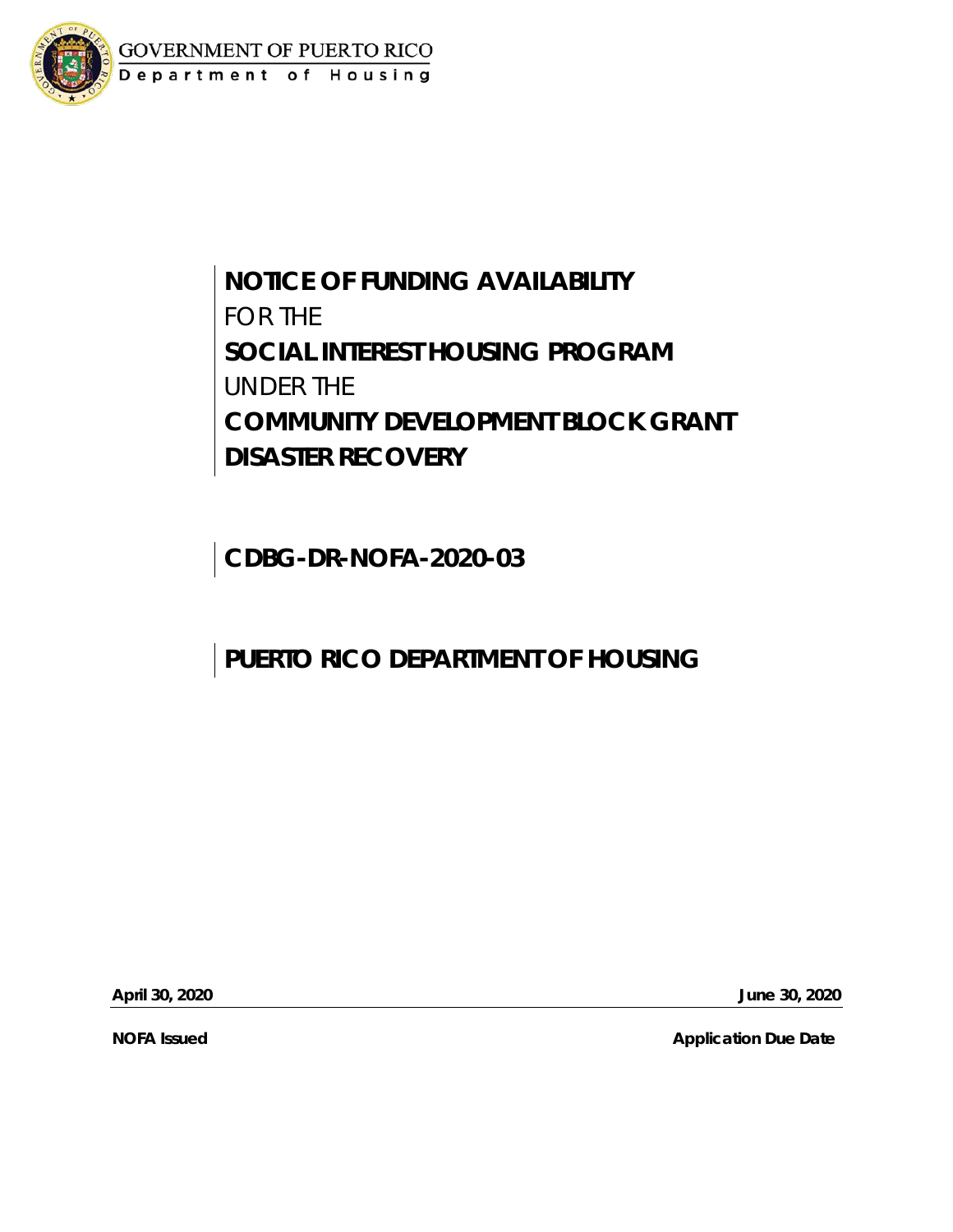Notice of Funding Availability CDBG-DR-NOFA-2020-03 Social Interest Housing Program Page 1 / 29

**This page left blank intentionally.**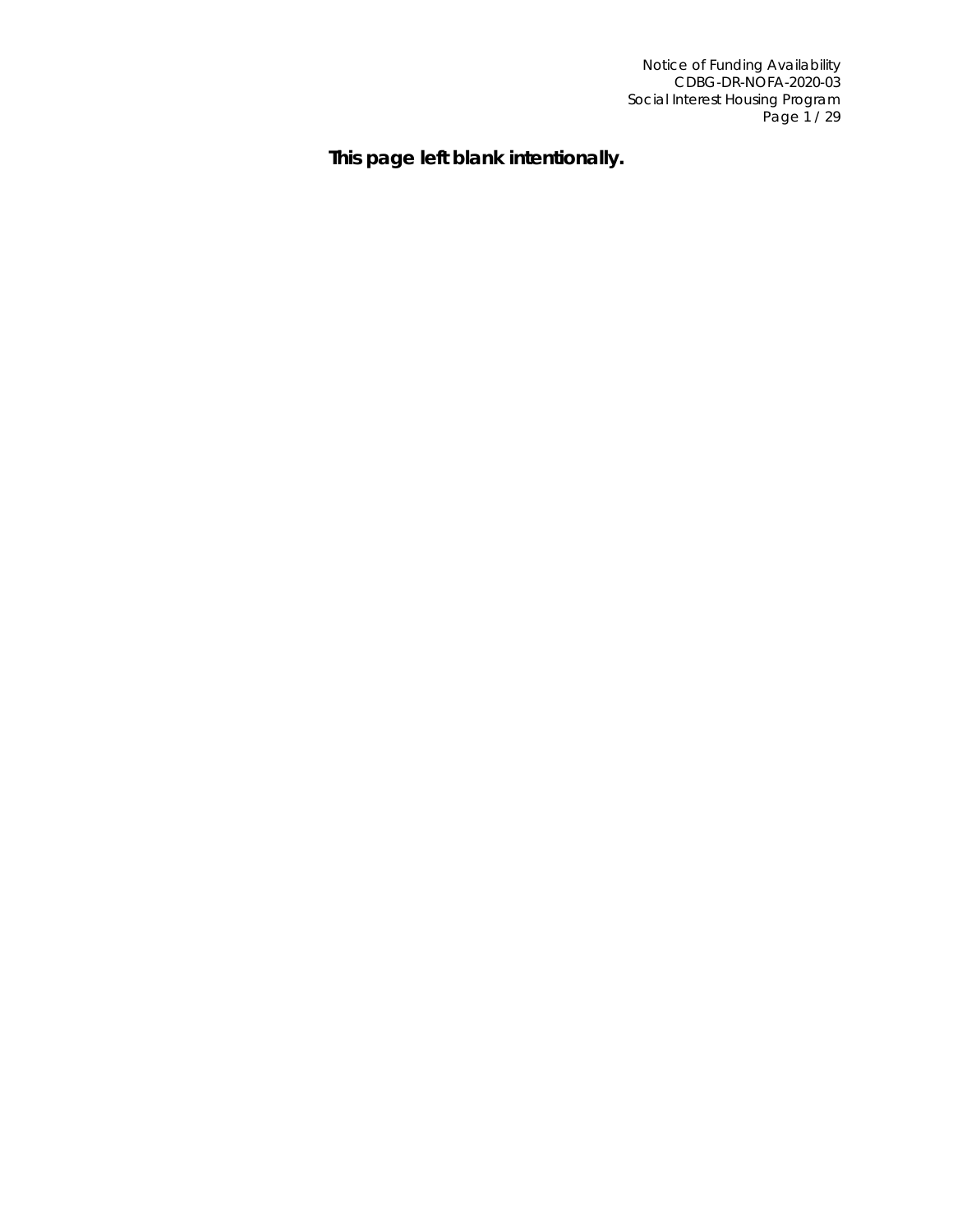## **Funding Announcement Summary**

**Agency Name**: Puerto Rico Department of Housing (**PRDOH**)

**Funding Opportunity Title**: The Social Interest Housing (**SIH**) Program under the Community Development Block Grant-Disaster Recovery (**CDBG-DR**) Program – Availability of Funds to address the damage in the Disaster Impacted Areas (**DIA**) of federally declared disasters under Title IV of the Robert T. Stafford Disaster Relief and Emergency Assistance Act of 1988 (Stafford Act), 42 U.S.C. § 5121: Puerto Rico Hurricane Irma (FEMA-4336-PR) and Puerto Rico Hurricane María (FEMA-4339-PR).

**Announcement Date**: April 30, 2020

**Announcement Type**: Notice of Funding Availability (**NOFA**) for the SIH Program funded through the CDBG-DR Program from the United States Department of Housing and Urban Development (**HUD**) allocation under Public Law 115-56, as amended, and Public Law 115-123, as amended.

**Application Submissions:** Applicants must submit a completed Application and all associated Application exhibits, as described in this NOFA, by 06/30/2020.

• Electronic Application – Applicants must follow instructions provided within this document and at [https://cdbg-dr.pr.gov/.](https://cdbg-dr.pr.gov/) No hard copies will be accepted.

**Funding Opportunity Description:** In accordance with the PRDOH Action Plan, as amended, the SIH Program was assigned thirty-two million five hundred thousand dollars (\$32,500,000) of CDBG-DR funds and currently has eleven million one hundred thousand dollars (\$11,100,000) in available funds . However, because funds are provided through various allocations as detailed in the Action Plan approved by HUD, availability is subject to HUD's release of such funds. PRDOH reserves the right to award selected Applicants in accordance with funds made available by HUD and based on any applicable statutory constraint at the time of award issuance. Under the conditions of this NOFA it is the intent of PRDOH to award grant funds to eligible Applicants in an individual award amount not to exceed two million five hundred thousand dollars (\$2,500,000.00).

This NOFA is the initial process in identifying organizations and entities to participate in the Program. After the NOFA process has closed and projects are reviewed and selected, PRDOH will implement the Program utilizing agreements with notified and eligible Subrecipients.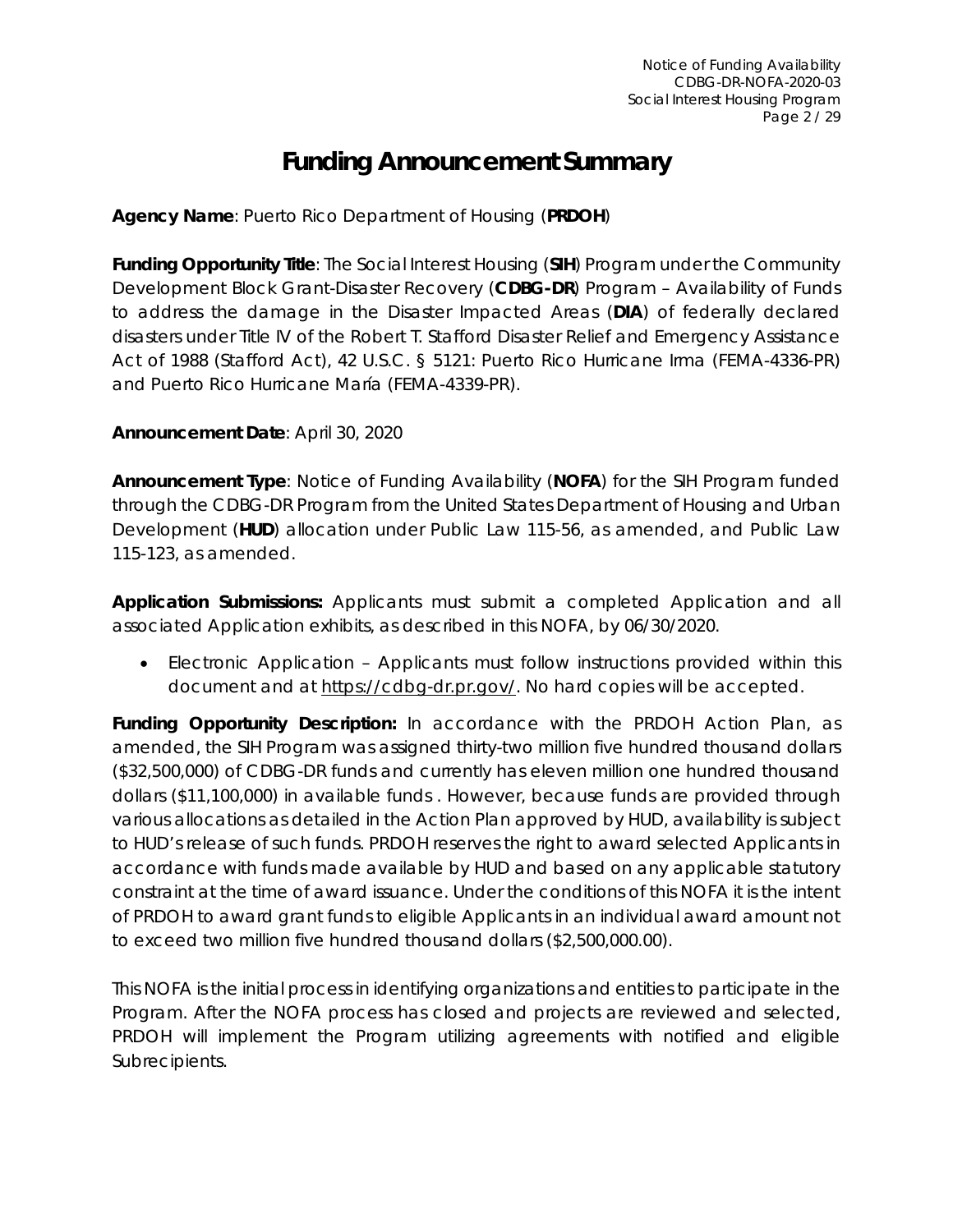Notice of Funding Availability CDBG-DR-NOFA-2020-03 Social Interest Housing Program Page 3 / 29

**Contact:** Eduardo Bonar Blanco, Esq. Assistant Deputy Secretary for Disaster Recovery CDBG-DR Program [SIH-CDBG@vivienda.pr.gov.](mailto:SIH-CDBG@vivienda.pr.gov) Visit us: [www.cdbg-dr.pr.gov](http://www.cdbg-dr.pr.gov/)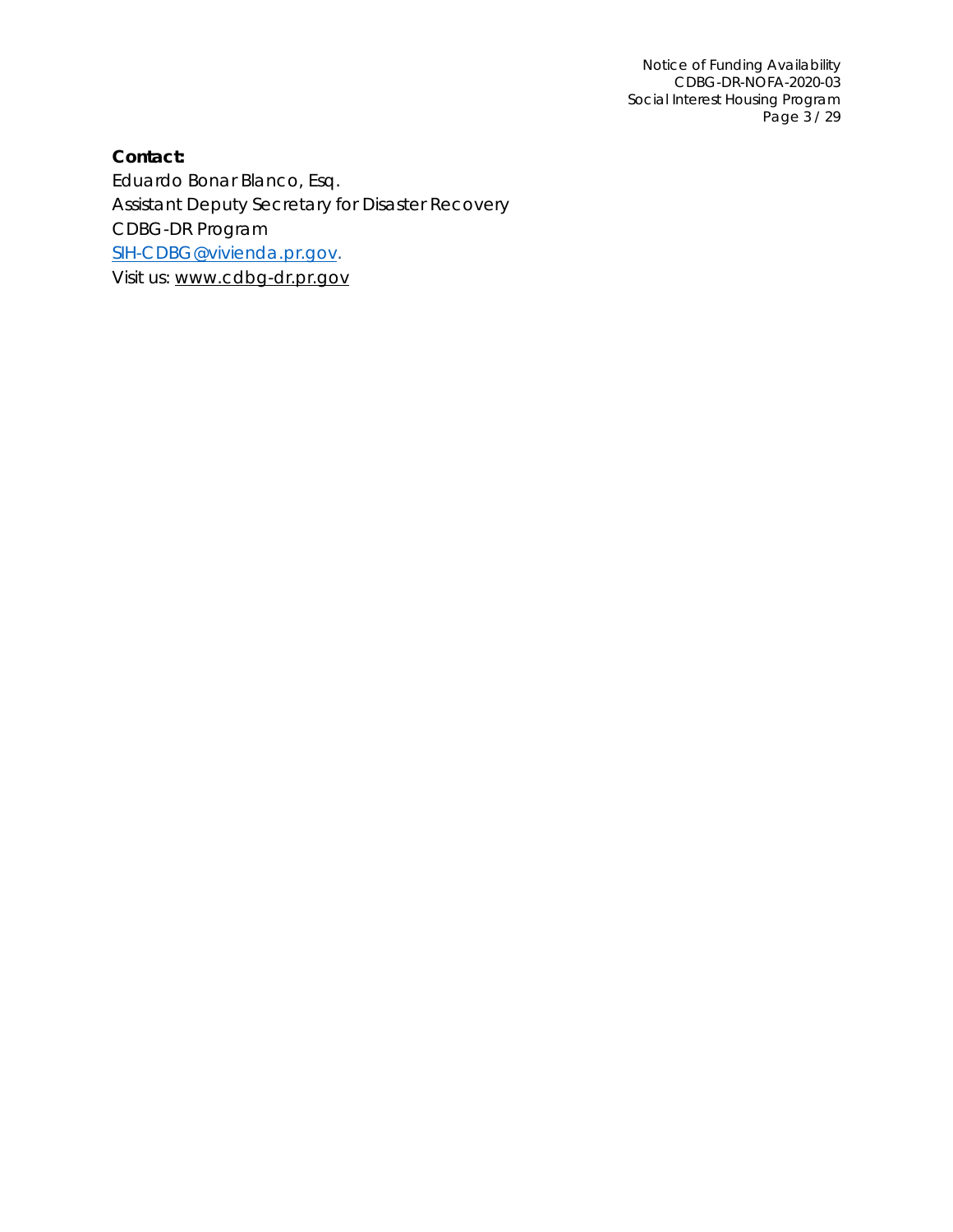## **Table of Contents**

| 1              |        |                                                                                     |  |
|----------------|--------|-------------------------------------------------------------------------------------|--|
| $\overline{2}$ |        |                                                                                     |  |
|                | 2.1    |                                                                                     |  |
|                | 2.2    |                                                                                     |  |
|                | 2.3    |                                                                                     |  |
| $\overline{3}$ |        |                                                                                     |  |
|                | 3.1    |                                                                                     |  |
|                | 3.2    |                                                                                     |  |
|                | 3.3    |                                                                                     |  |
|                | 3.4    |                                                                                     |  |
|                | 3.5    |                                                                                     |  |
|                | 3.6    |                                                                                     |  |
|                | 3.7    |                                                                                     |  |
|                | 3.8    |                                                                                     |  |
|                | 3.9    |                                                                                     |  |
|                | 3.10   |                                                                                     |  |
|                | 3.11   | Local Participation; Minority and Women Owned Business Enterprises; and Section 312 |  |
|                | 3.11.1 |                                                                                     |  |
|                | 3.11.2 | Minority and Women Owned Business Enterprises (MWBEs) 12                            |  |
|                | 3.11.3 |                                                                                     |  |
| 4              |        |                                                                                     |  |
|                | 4.1    |                                                                                     |  |
|                | 4.2    |                                                                                     |  |
|                | 4.3    |                                                                                     |  |
|                | 4.4    |                                                                                     |  |
|                | 4.5    |                                                                                     |  |
|                | 4.6    |                                                                                     |  |
|                | 4.7    |                                                                                     |  |
|                | 4.8    |                                                                                     |  |
|                | 4.9    |                                                                                     |  |
| 5              |        |                                                                                     |  |
|                | 5.1    |                                                                                     |  |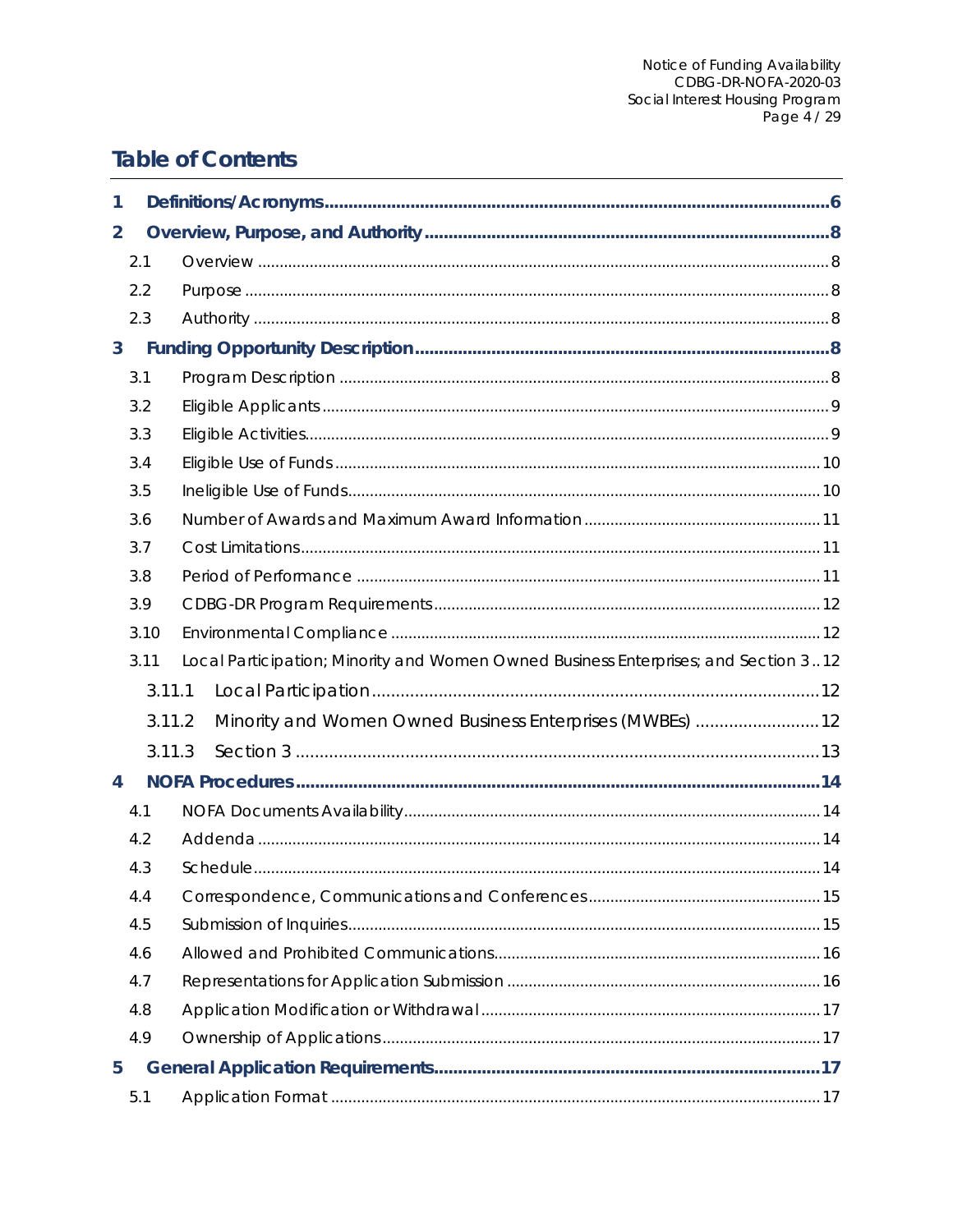| 5.2           |                                                                          |  |
|---------------|--------------------------------------------------------------------------|--|
| 6             |                                                                          |  |
| 6.1           |                                                                          |  |
| 6.2           |                                                                          |  |
| 6.3           | Project Proposal, Qualifications, and Financial Requirements for Scoring |  |
| $\mathcal{I}$ |                                                                          |  |
| 7.1           |                                                                          |  |
| 7.2           |                                                                          |  |
| 7.3           |                                                                          |  |
| 7.4           |                                                                          |  |
| 8             |                                                                          |  |
| 8.1           |                                                                          |  |
| 9             |                                                                          |  |
| 9.1           |                                                                          |  |
| 9.2           |                                                                          |  |

#### **Attachments**

| 1. |  | Form for Submission of Inquiries |  |
|----|--|----------------------------------|--|
|    |  |                                  |  |

#### **Exhibits**

| А  | Non-Conflict of Interests Certification                                                         |
|----|-------------------------------------------------------------------------------------------------|
| B  | Non-Conflict of Interest on Existing or Pending Contracts Certification                         |
| C. | Limited Denial of Participation Affidavit                                                       |
| D  | Certification Regarding Debarment, Suspension, Ineligibility, and Voluntary<br><b>Exclusion</b> |
| E  | Sworn Statement Under Act 2-2018                                                                |
| F. | <b>Anti-Lobbying Certification</b>                                                              |
| G. | Authorization for Background and/or Financial Information                                       |
|    |                                                                                                 |

**H Entity Prior Performance Certification**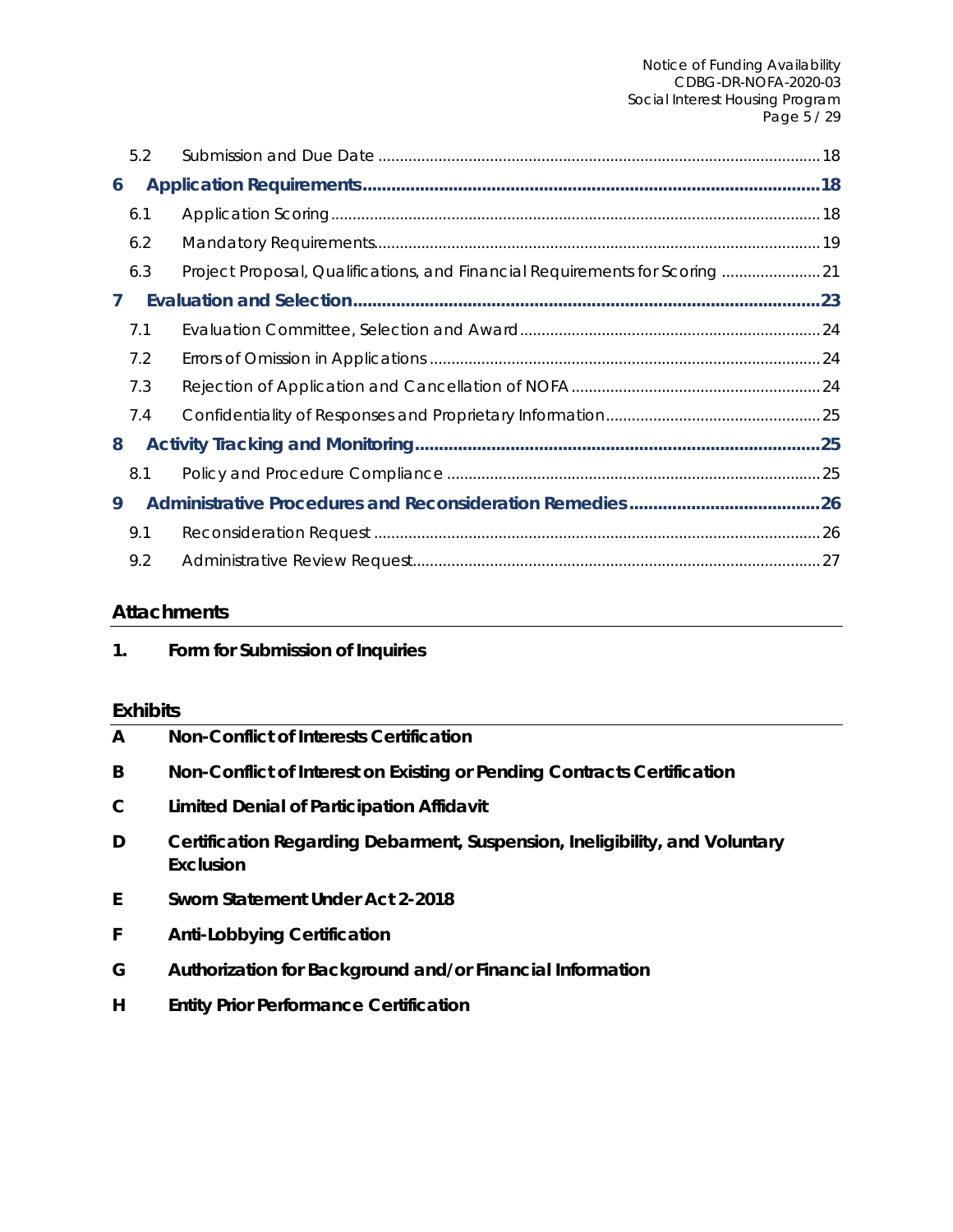### <span id="page-6-0"></span>**1 Definitions/Acronyms**

The following terms shall have the meanings indicated below, which will be applicable to both their singular and plural forms:

- **Action Plan** refers to the Puerto Rico Disaster Recovery Action Plan, as it may be amended, that outlines the uses for the approximately \$9.7 billion CDBG-DR funds allocated to Puerto Rico, under Public Law 115-56 and Public Law 115-123, [found](http://found/) at the CDBG-DR Website.
- **Addendum** or **Addenda** refer to a written or graphic document issued by PRDOH before the Application Due Date, which modifies or interprets the NOFA by means of additions, deletions, clarifications, or corrections.
- **Applicant** means a non-profit, non-governmental organization who submits a response to this NOFA and is not currently debarred.
- **Application** refers to the response(s) submitted by the Applicant(s) to this NOFA. Only electronic applications will be accepted. No hard copies will be accepted.
- **Authorized Representative** refers to the person authorized to bind the Applicant and appear on its behalf in matters related to this NOFA.
- **CDBG-DR** refers to the Community Development Block Grant-Disaster Recovery which is HUD funding stream allocated to eligible disaster recovery entities via congressional appropriations to rebuild affected areas and provide crucial seed money to start the recovery process.
- **CDBG-DR Website** refers to the Puerto Rico Department of Housing CDBG-DR Program website at **[www.cdbg-dr.pr.gov](http://www.cdbg-dr.pr.gov/)**.
- **Direct Cost** refers to costs directly related to implementing the eligible activity. Typical examples of direct costs may include salaries of staff working directly on the Program, equipment and supplies used directly by the Program, and other expenses that are specific to the Program.
- **Evaluation Committee** refers to a committee designated by PRDOH, which will evaluate all the Applications pursuant to the criteria listed in this NOFA.
- **Federal Government** means any of the departments of the executive branch of the Government of the United States of America, or any department, corporation, agency, or instrumentality created, or which may be created, designated, or established by the United States of America.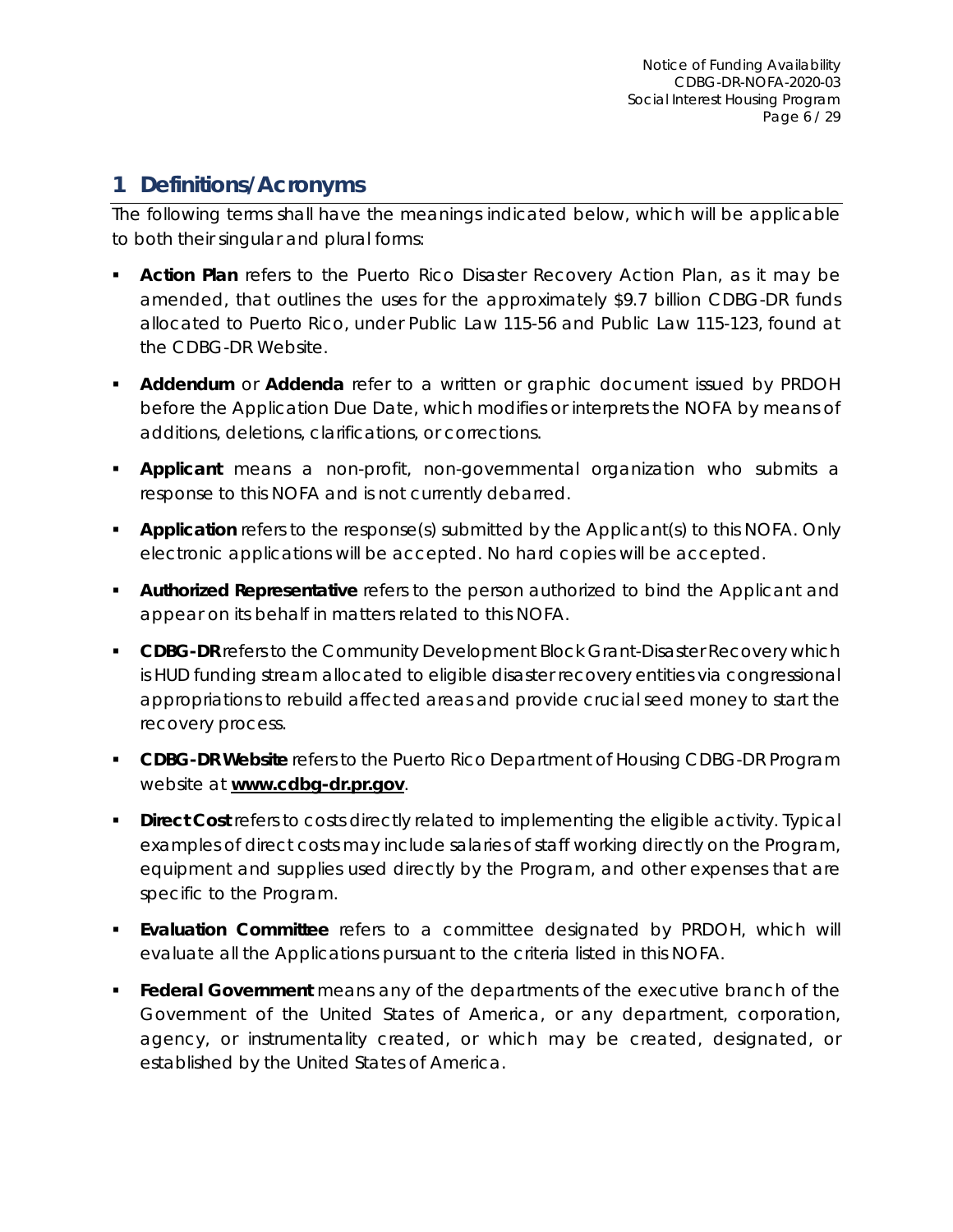- **Government Entity** or **Government Entities** refer to any department, agency, board, commission, body, bureau, office, public corporation or instrumentality of the Government of Puerto Rico's Executive Branch, whether existing or created in the future.
- **HUD** refers to the United States Department of Housing and Urban Development.
- **Indirect Costs** refers to costs incurred for a common or joint purpose benefiting more than one (1) cost objective. Typical examples of indirect costs may include depreciation on buildings and equipment, the costs of operating and maintaining facilities, general administration and general expenses, such as the salaries and expenses of executive officers, personnel administration, and accounting.
- **Local Parties** means local subcontractors or professionals and relevant service providers who are based in or have a significant on-going business presence in Puerto Rico.
- **Mandatory Requirements** refers to those requirements that Applicant(s) must meet to pass to the next stage of the NOFA Application process. Non-compliance with mandatory requirements will result in the disqualification of the Applicant.
- **NOFA** means Notice of Funding Availability and any addenda issued by PRDOH.
- **NGO** refers to non-profit, non-governmental organizations.
- **PRDOH** refers to the Puerto Rico Department of Housing.
- **Qualified Applicant** means a responsible and responsive Applicant whose Application meets the mandatory requirements and, therefore, may continue to the technical requirements evaluation process.
- **Subrecipients** refer to non-Federal entities that receive a subaward from a passthrough entity to carry out part of a Federal program.
- **Subrecipient Agreement** refers to an agreement entered into between PRDOH and a Subrecipient which governs the relationship between both parties as well as subrecipient funding and activities.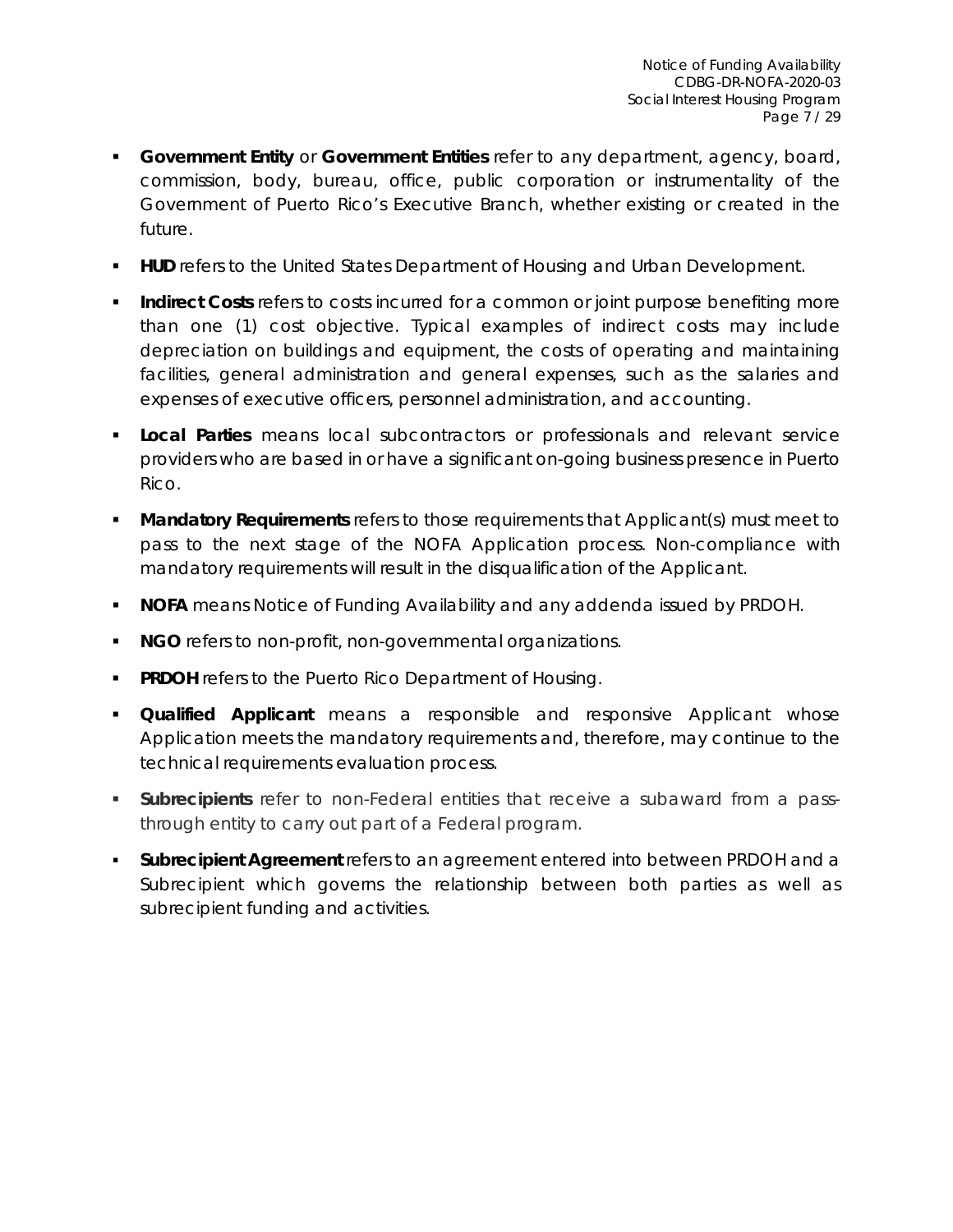## <span id="page-8-0"></span>**2 Overview, Purpose, and Authority**

#### <span id="page-8-1"></span>**2.1 Overview**

Residents with special needs become increasingly susceptible to recovery barriers caused by the impact of disasters, such as Hurricanes Irma and María. As a result, additional appropriate supportive housing is needed for these populations.

The PRDOH announces this NOFA through the CDBG–DR Program for the Social Interest Housing Program to seek applications from potential subrecipients across Puerto Rico, as defined in the SIH Program Guidelines found on the CDBG-DR Website.

Under the conditions of this NOFA it is the intent of PRDOH to award grant funds to eligible **NGO** Applicants to create housing for vulnerable populations. Applications awarded under this NOFA must comply with the SIH Program Guidelines, CDBG-DR Action Plan, as amended, and applicable laws and regulation as referenced in this NOFA.

#### <span id="page-8-2"></span>**2.2Purpose**

The PRDOH is seeking qualified Applicants to enter into Subrecipient Agreements for the implementation of the SIH Program. Entities eligible to apply must be NGOs who are specialized service providers, experienced in working with vulnerable populations in Puerto Rico. The collaboration of PRDOH with NGOs will ensure accessibility of services and facilities to individuals having wide-ranging disabilities including mobility, sensory, developmental, emotional, and other impairments.

The SIH Program will provide funding for the construction or rehabilitation of housing solutions with the expectation that eligible NGO Applicants will provide the majority of support services as part of their separately funded service delivery. Some client services related to the initial use of funded housing, such as establishing initial occupants, may be considered an activity delivery cost.

#### <span id="page-8-3"></span>**2.3Authority**

This NOFA is issued by PRDOH for the CDBG-DR Program, which has allocated funds appropriated by the Continuing Appropriations Act, 2018 and Supplemental Appropriations for Disaster Relief Requirements Act, 2017 (Pub. L. 115-56, as amended) and the Bipartisan Budget Act of 2018 (Pub. L. 115-123, as amended), to provide assistance in long-term recovery from 2017 natural disasters.

## <span id="page-8-4"></span>**3 Funding Opportunity Description**

#### <span id="page-8-5"></span>**3.1 Program Description**

Funding provided under this NOFA is intended for HUD-approved construction activities under the CDBG-DR Program. Selection for award under this NOFA will be made based on the qualifications of the Applicant and viability of proposed activities in compliance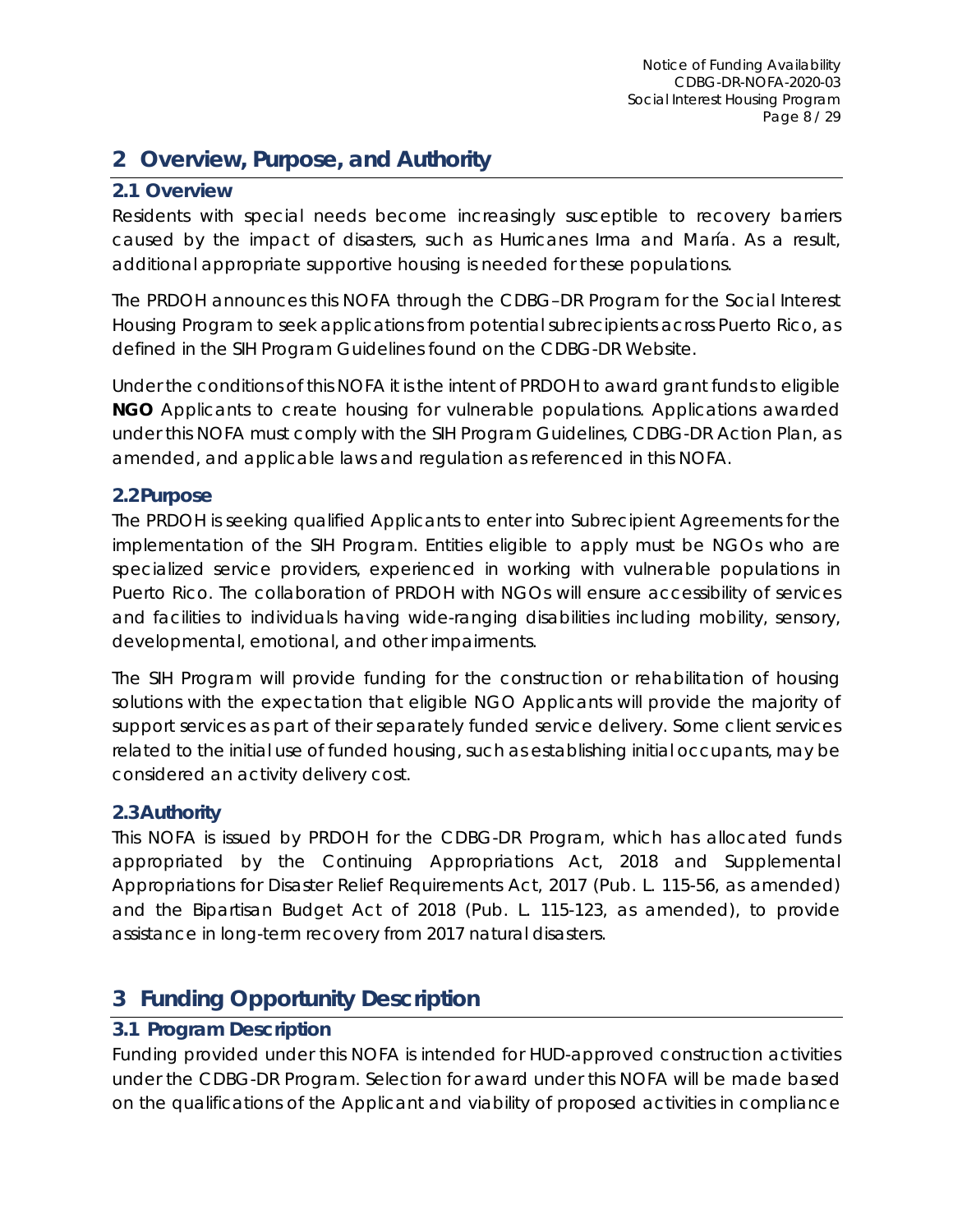with HUD and PRDOH requirements. Funding for this Program will be distributed on a reimbursement basis for the eligible expense of grant funds, as supported by substantial supporting documentation.

Funding up to two million five hundred thousand dollars (\$2,500,000) total, is available for each Applicant under the SIH Program; however, it is possible that not all Applicants will receive the maximum amount as funding will be based on the project proposed in the Application.

Additional funds may become available for award as a result of PRDOH's efforts to recapture unused funds, carryover funds, or availability of additional appropriated funds. Use of these funds is subject to statutory constraints. The funds announced in this NOFA are provided through various allocations as detailed in the Action Plan. Funding opportunities referenced in this NOFA, and all obligations of PRDOH herein, are expressly subject to and conditioned upon the ongoing availability of funds, as well as the continued authority of PRDOH to operate the CDBG Program. In the event that funds are not available to fund any, or all, activities offered herein, or if PRDOH's authority to operate the CDBG-DR Program or act under this NOFA is eliminated, or in any way restricted, PRDOH reserves the right, at its sole discretion, to amend, rescind, suspend, or terminate this NOFA and any associated funding pursuant to the provisions set forth immediately above. This NOFA is not a commitment of funds to any activity or Applicant.

PRDOH's NOFA for SIH is seeking Applications from existing NGOs. The purpose of the SIH Program is to provide funding to organizations that demonstrate, through an Application, that they currently work with a vulnerable population, that the population is in need of additional housing, identify how much of the need would be addresses through a new facility and their ability to provide the necessary associated programming. These facilities must serve hurricane affected populations on the Island while performing eligible activities outlined in the SIH Program Guidelines and meet the program's national objective.

#### <span id="page-9-0"></span>**3.2 Eligible Applicants**

Eligible entities for the SIH Program are NGOs. This program's aim is to fund entities working in Puerto Rico that may have been affected by the hurricanes or that were born from a need that was realized after the hurricanes. The SIH Program will support the Island's NGOs who currently work with vulnerable populations in Puerto Rico.

#### <span id="page-9-1"></span>**3.3 Eligible Activities**

Eligible activities for this Program, as per the Housing and Community Development Act of 1974 (42 U.S.C. § 5301 *et seq*.) (**HCDA**), are:

• Section 105(a)(2) - acquisition, construction, reconstruction, or installation of public works, facilities, and sites or other improvements;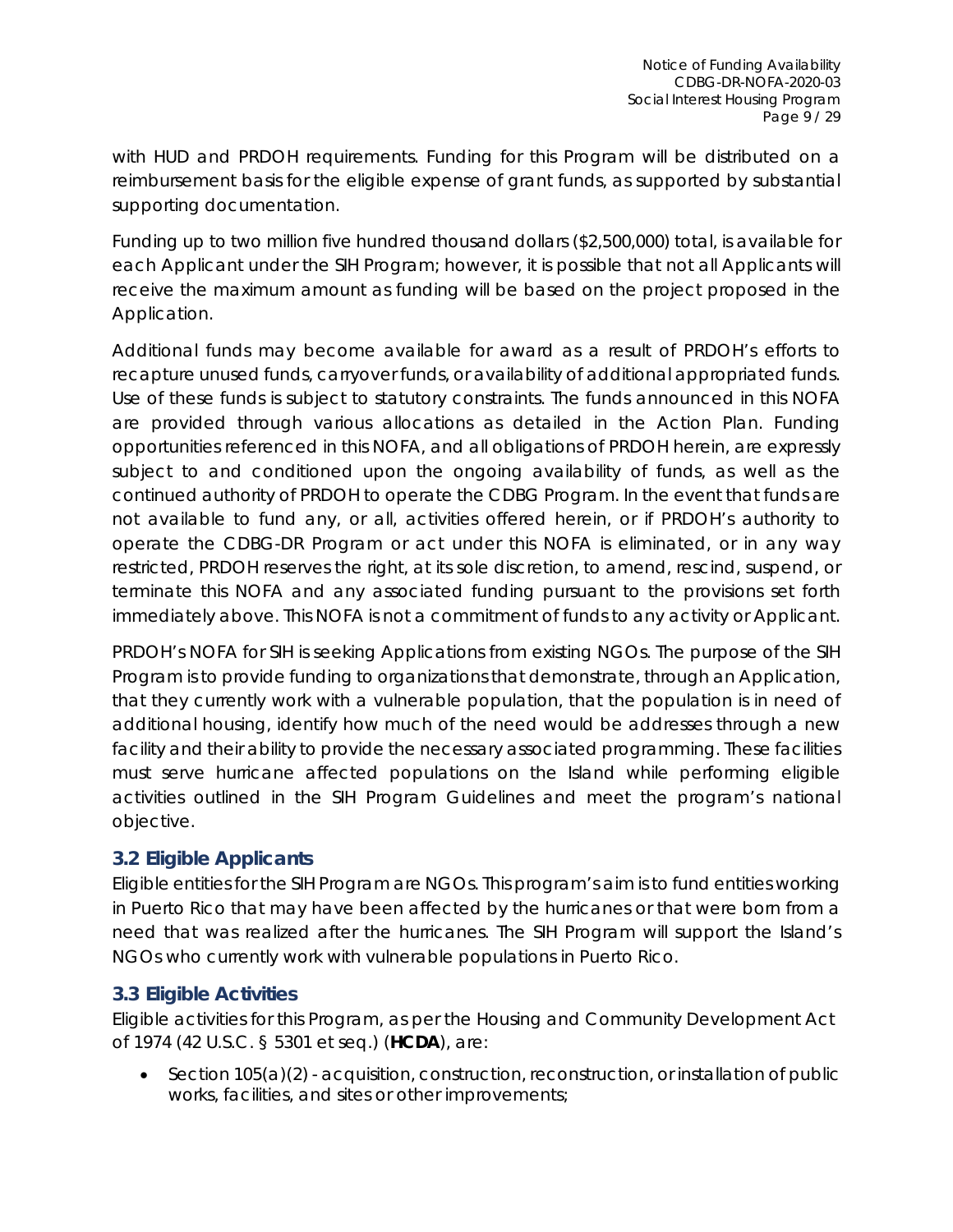- Section 105(a)(4) clearance, demolition, removal, reconstruction, and rehabilitation of buildings and improvements;
- Section 105(a)(5) building modifications to create accessibility accommodations for persons with disabilities;
- Section 105(a)(8) supplementary public services, a component to place limited clientele in the funded projects once completed;
	- o When applicable, client services related to the initial use of funded housing may be considered an activity delivery cost as those costs support the documentation of the national objective.
- Section 105(a)(15) assistance to nonprofits organized under state or local law to carry out community development activities which address the development needs of the community in question.

#### <span id="page-10-0"></span>**3.4 Eligible Use of Funds**

Program funding will be provided to implement construction, design and coordination of activities as listed below:

- Soft costs incurred in support of eligible new housing construction activities;
- Clearance of environmental contamination from sites to be used for the construction of new housing;
- Site improvements to publicly owned land to enable the property to be used for the new construction of housing, provided the improvements are undertaken while the property is still in public ownership;
- New Construction of housing as part of commercial structure (mixed-use);
	- o The costs clearly attributable to the commercial portion of the project are ineligible under this Program. Mixed-use may not be appropriate for all types of housing strategies (i.e. when client privacy considerations do not make it feasible).
- Staff costs and related expenses required for management of contractors procured for projects, outreach efforts for marketing the Program, screening potential Applicant households and structures, and other eligible services related to completion of the Program; and
- Costs of permanent fixtures and furnishings for the facility.

#### <span id="page-10-1"></span>**3.5 Ineligible Use of Funds**

Selected Subrecipients **shall NOT** use CDBG-DR Social Interest Housing Program funding for the following:

• Entertainment, including amusement, recreation and social activities; food and alcohol associated with parties or socials, meals, lodging, transportation, and gratuities associated with entertainment;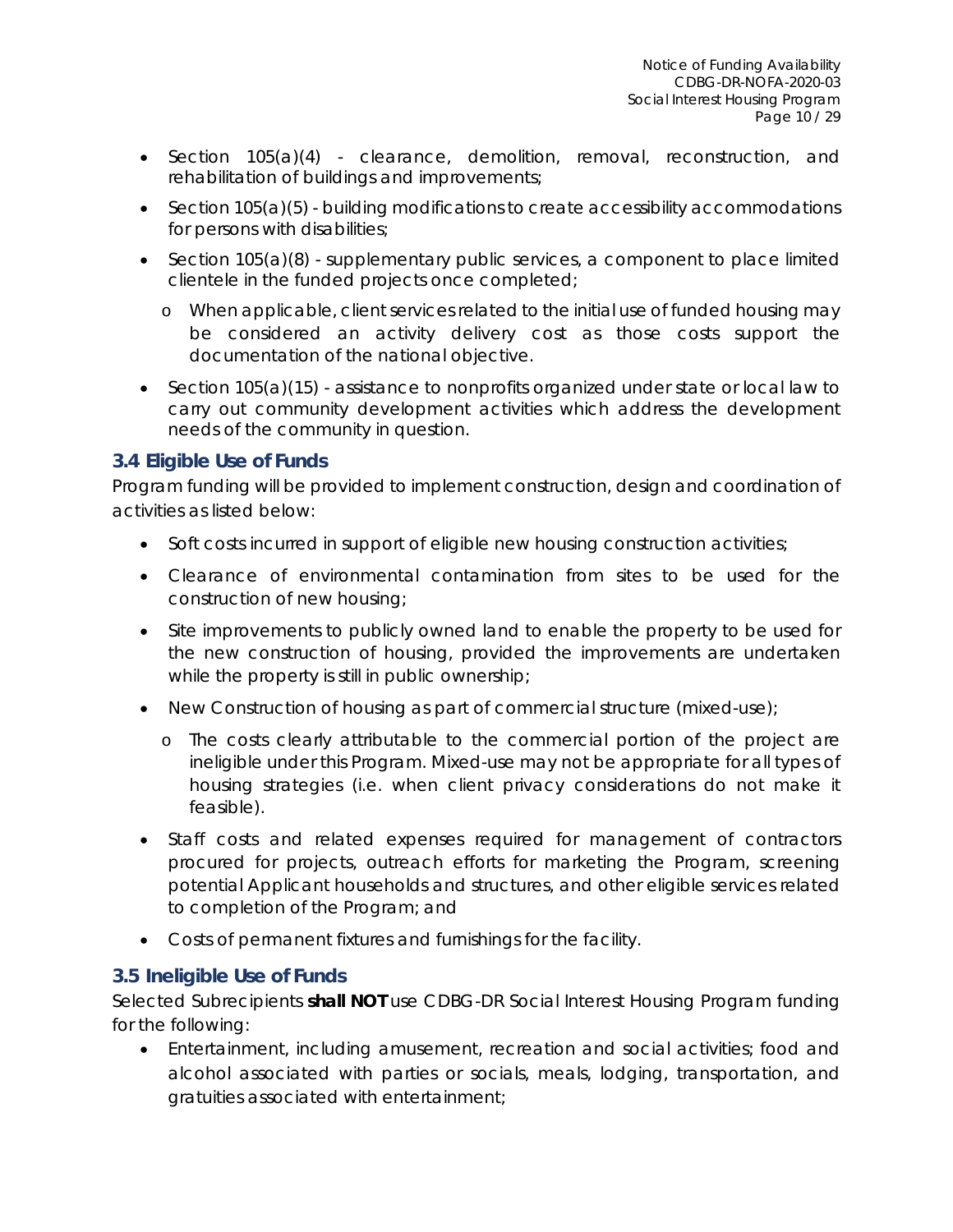- Pre-award costs, including preparation of the grant proposal;
- Donations and contributions, including cash, services or properties;
- Fundraising activities;
- Lobbying;
- Supplanting Federal and State Funds;
- Operating costs associated with day-to-day functions of the NGO not associated with the approved social interest housing project;
- Support service-only activities;
- Rental assistance; and
- Any other items unallowable under federal cost principals as stated in 2 C.F.R. part 200.

#### <span id="page-11-0"></span>**3.6 Number of Awards and Maximum Award Information**

PRDOH estimates that at least **one (1)** or more award may be issued. Maximum number of awards will be determined by the amount of funds available for the Program and the responses received. All awards are subject to the applicable funding restrictions contained in this NOFA.

- **Maximum Initial Award Amount**: Applicants are eligible to receive no more than two million five hundred thousand dollars (\$2,500,000). This maximum award includes all services funded under all Program Options as described herein.
- **Award Adjustments**: PRDOH reserves the right to adjust funding levels for each Subrecipient. Once Applicants are selected for award, PRDOH will determine the total amount to be awarded based upon the scope of services to be provided, funds available, and other factors that PRDOH may determine.

#### <span id="page-11-1"></span>**3.7 Cost Limitations**

Selected Applicants will execute a Subrecipient Agreement with PRDOH which provides direct reimbursement of costs associated with eligible activities defined in the SIH Program Guidelines and in this NOFA. Costs incurred in the performance of the Program, as determined by HUD or PRDOH, must be allowable, allocable and reasonable in accordance with the Uniform Administrative Requirements, Cost Principles, and Audit Requirements for Federal Awards, 2 C.F.R. part 200, and the Grant Agreement. PRDOH reserves the right to reject funding requests for any cost outside of the scope of the Program.

#### <span id="page-11-2"></span>**3.8 Period of Performance**

The period of performance for Program Delivery will be for no less than **three (3) years**, unless otherwise stated in the Subrecipient Agreement or based on special circumstances.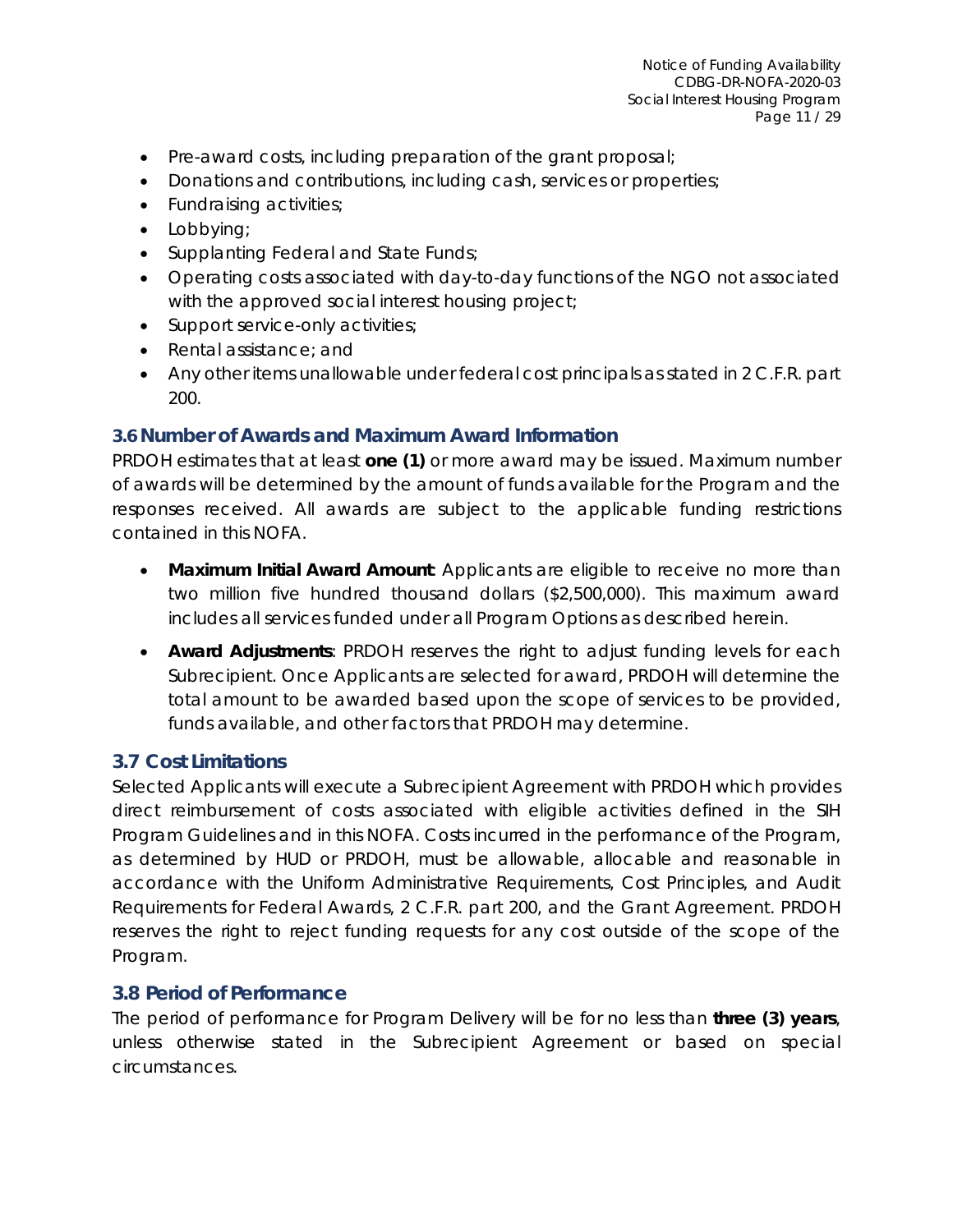#### <span id="page-12-0"></span>**3.9 CDBG-DR Program Requirements**

Because the Subrecipient Agreement is being funded with CDBG-DR funds, the agreement shall be governed by federal terms and conditions applicable to this grant. Applicant(s) shall provide a description of its experience with such grant requirements and affirmatively represent and certify that it shall adhere to any requirements applicable to the CDBG-DR Program. Any funds disallowed under the CDBG-DR Program because of the Applicant's performance will be disallowed from the award to the selected Applicant. PRDOH may arrange technical assistance on CDBG-DR requirements for subrecipients to ensure compliance with CDBG-DR rules and regulations throughout the duration of their performance. The possibility of technical assistance does not relieve nor excuse subrecipients from complying with applicable CDBG-DR requirements.

#### <span id="page-12-1"></span>**3.10 Environmental Compliance**

Environmental review is the process of reviewing a project and its potential environmental impacts to determine whether it meets federal, state, and local environmental standards. Every project undertaken with Federal funds, and all activities associated with such projects, are subject to the provisions of the National Environmental Policy Act of 1969 (NEPA), as well as to the HUD environmental review regulations at 24 C.F.R. part 58 on Environmental Review Procedures for Entities Assuming HUD Environmental Responsibilities.

SIH Program Applications will be subject to a level of environmental determination for project activity. This review and determination (based on project Application) will be required prior to the development of the Subrecipient Agreement. The environmental review (based upon that level of environmental determination) will then be required prior to receiving funding.

Additional information about the SIH environmental review can be found in the SIH Program Guidelines.

#### <span id="page-12-2"></span>**3.11 Local Participation; Minority and Women Owned Business Enterprises; and Section 3**

#### <span id="page-12-3"></span>3.11.1 Local Participation

PRDOH encourages all Applicants to engage Local Parties as team members and key individuals to the greatest extent possible. Applicants are strongly encouraged to provide descriptions of their current and/or anticipated business arrangements with Local Parties and, in particular, those who are team members and key individuals for the project, as applicable.

#### <span id="page-12-4"></span>3.11.2 Minority and Women Owned Business Enterprises (MWBEs)

PRDOH recognizes its obligation to promote opportunities for maximum feasible participation of certified minority and women owned business enterprises (MWBEs), and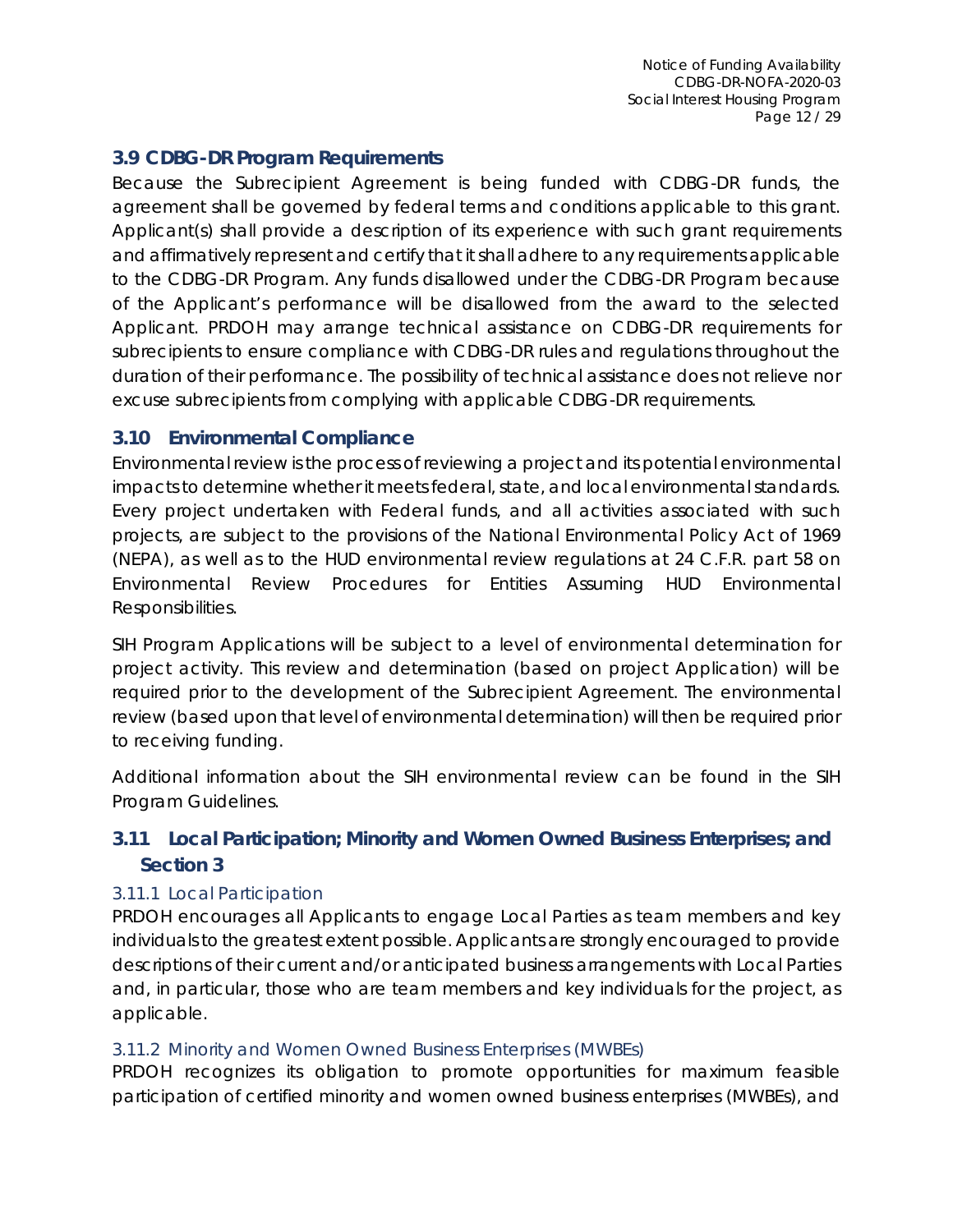the employment of minority group members and women in the performance of all PRDOH Federal funded contracts[1.](#page-13-1) PRDOH encourages MWBE certified firms to submit Applications in response to this NOFA (as applicable).

PRDOH has established policy guidelines to ensure compliance with 24 C.F.R. § 200.321, which set goals of **ten percent (10%)** WBE and **ten percent (10%)** MBE of the total contract amount for all contracts over ten thousand dollars (\$10,000.00) for goods or services, and define affirmative steps as part of implementation of contracting opportunities with MWBEs. It is required that an approved Utilization Plan be in place before the project is awarded and approved. Efforts taken to contract or subcontract with MWBEs should be documented. Waiver requests will be considered commensurate with the amount of the contract and the level of efforts taken.

PRDOH will be collecting quarterly reports on utilization of MWBE for the purpose of completing Yearly Reporting.

For those interested in locating registered Minority Owned Businesses, The Puerto Rican Minority Supplier Development Council also has a digital catalog that can be accessed at:<https://www.prmsdc.org/advertising/html/men124/index.html> .

#### <span id="page-13-0"></span>3.11.3 Section 3

Section 3 of the Housing and Urban Development Act of 1968 (12 U.S.C. § 1701u) (**Section 3**), and its implementing regulation set forth in 24 C.F.R. § 135, require that recipients, subrecipients, contractors, subcontractors, and/or developers funded in whole or in part by CDBG-DR funds, to the greatest extent feasible, extend hiring opportunities and contracts to Section 3 eligible residents and businesses. Section 3 eligible residents are low- and very low-income persons, particularly those who live or reside in public or government assisted housing or who meet the income limits identified by HUD. For each project, there is a goal for **thirty percent (30%)** of new hires to be individuals who qualify as a Section 3 individual.

Businesses can qualify as Section 3 in any one of **three (3)** ways: (**a**) If a business is owned in equal to or in excess of **fifty-one percent (51%)** by someone who is a Section 3 Individual; or (**b**) if **thirty percent (30%)** of the staff meets the definition of a Section 3 individual; or (**c**) if the business has a firm commitment to provide **twenty-five percent (25%)** of the total dollar amount of subcontracts to a Section 3 business.

For entities that receive more than two hundred thousand dollars (\$200,000) in CDBG-DR assistance and contractors awarded contracts over one hundred thousand dollars (\$100,000), there is a **thirty percent (30%)** goal for new hires, **three percent (3%)** goal for non-construction contracts and **ten percent (10%)** goal for construction contracts.

<span id="page-13-1"></span><sup>1</sup> 2 C.F.R. § 200.321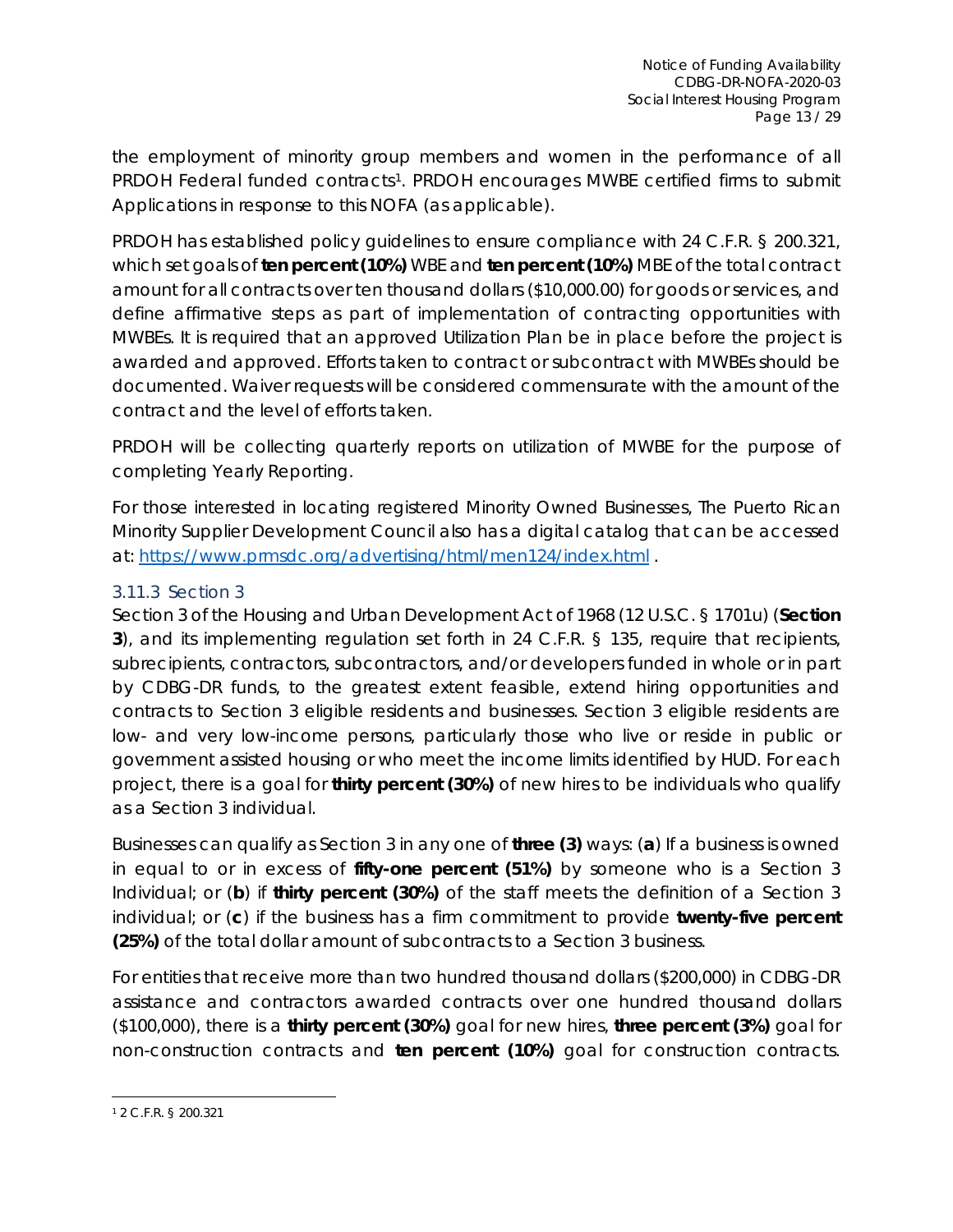PRDOH has established policy guidelines to ensure compliance with 24 C.F.R. part 135. It is required that an approved Section 3 plan be in place before the project is awarded and approved. The plan for compliance with Section 3 must be submitted for approval prior to the start of construction or professional services on any contract activity. All documentation for Section 3 efforts should be provided to PRDOH and should include metrics to indicate efforts for new hiring or subcontracting.

PRDOH will be collecting quarterly reports on Section 3 goals for the purpose of completing annually, the Section 3 Performance Evaluation in the Reporting System (SPEARS).

For those interested in locating Section 3 businesses, HUD has developed a business registry for businesses who have identified themselves as a Section 3 business in order to facilitate the process of engaging in best efforts.<sup>[2](#page-14-4)</sup>

## <span id="page-14-0"></span>**4 NOFA Procedures**

#### <span id="page-14-1"></span>**4.1 NOFA Documents Availability**

Copies of this NOFA are available for download by prospective Applicants at the CDBG-DR Website. To submit an Application, Applicants are required to go to the CDBG-DR Website and complete the online Application and follow the instructions contained therein. NOFA documents will be available at the Document Availability Date stated in Schedule section below.

#### <span id="page-14-2"></span>**4.2 Addenda**

PRDOH reserves the right to amend this NOFA at any time. Any amendments to the NOFA will be issued as written Addenda and will become a part of this NOFA, available for all prospective Applicants to obtain by downloading it from the CDBG-DR Website included above. All prospective Applicants must monitor the CDBG-DR Website to retrieve the Addenda.

#### <span id="page-14-3"></span>**4.3 Schedule**

A schedule summary of the major activities associated with this NOFA is presented in Table 1 below. The datesand activities are subject to change. Therefore, Applicants are encouraged to periodically review the CDBG-DR Website for regular updates and other important information, which may alter the terms or requirements of this NOFA.

<span id="page-14-4"></span><sup>2</sup> https://portalapps.hud.gov/Sec3BusReg/BRegistry/What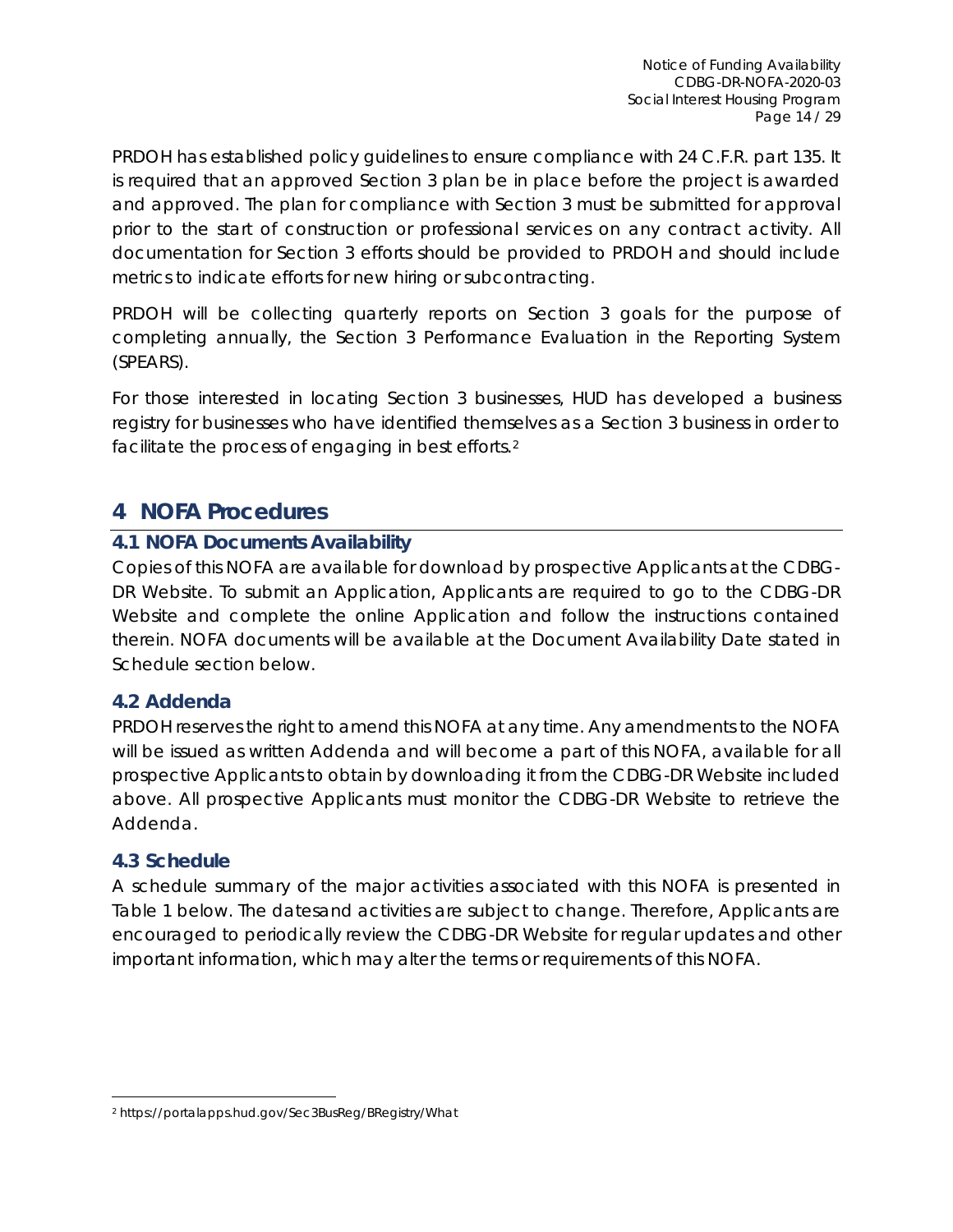#### **Table 1: NOFA Schedule**

| Event                                    |          | Date     |
|------------------------------------------|----------|----------|
| <b>Public Notice</b>                     | 04/30/20 |          |
| <b>NOFA Documents Availability</b>       |          | 04/30/20 |
| <b>Ouestions Due</b>                     |          | 05/17/20 |
| <b>Ouestions &amp; Answers Posted</b>    |          | 05/31/20 |
| <b>Application Due Date</b>              |          | 06/30/20 |
| Application Evaluation Period (Expected) | From:    | 07/01/20 |
|                                          | Up To:   | 07/31/20 |
| Notice of Award (Expected)               |          | 08/14/20 |
| Execution of the Agreement (Expected)    |          | 09/30/20 |

Please note that the NOFA timeline and target dates may change. It is the responsibility of the Applicant to periodically review the PRDOH CDBG-DR Website for regular updates and other important information, which may alter the terms or requirements of this NOFA.

#### <span id="page-15-0"></span>**4.4 Correspondence, Communications and Conferences**

Allowed communications regarding this NOFA must be submitted to PRDOHs' electronic email [SIH-CDBG@vivienda.pr.gov](mailto:SIH-CDBG@vivienda.pr.gov) and shall reference this specific NOFA in the subject line of the email. Any correspondence sent to any other email address regarding this NOFA will not be addressed or considered by PRDOH.

#### <span id="page-15-1"></span>**4.5 Submission of Inquiries**

Each prospective Applicant may submit questions or ask for clarifications as to the intent of this NOFA, its attachments, and its exhibits. Applicants shall submit all questions in writing on or before the deadline established in the Schedule Section of this document, to the email address specified in the Correspondence, Communications, and Conferences Section of this NOFA. Inquiries shall be submitted by prospective Applicants using the document titled "**Form for Submission of Inquiries**" included as Attachment 1.

Questions shall be clearly labeled and shall cite the section(s) and page number(s) in this NOFA or other documents that form the basis of the question. Questions can be submitted in the English or Spanish language.

Responses to all Applicant questions will be distributed as an Addendum to this NOFA on or before the date established in the Schedule Section and will be posted on the CDBG-DR Website.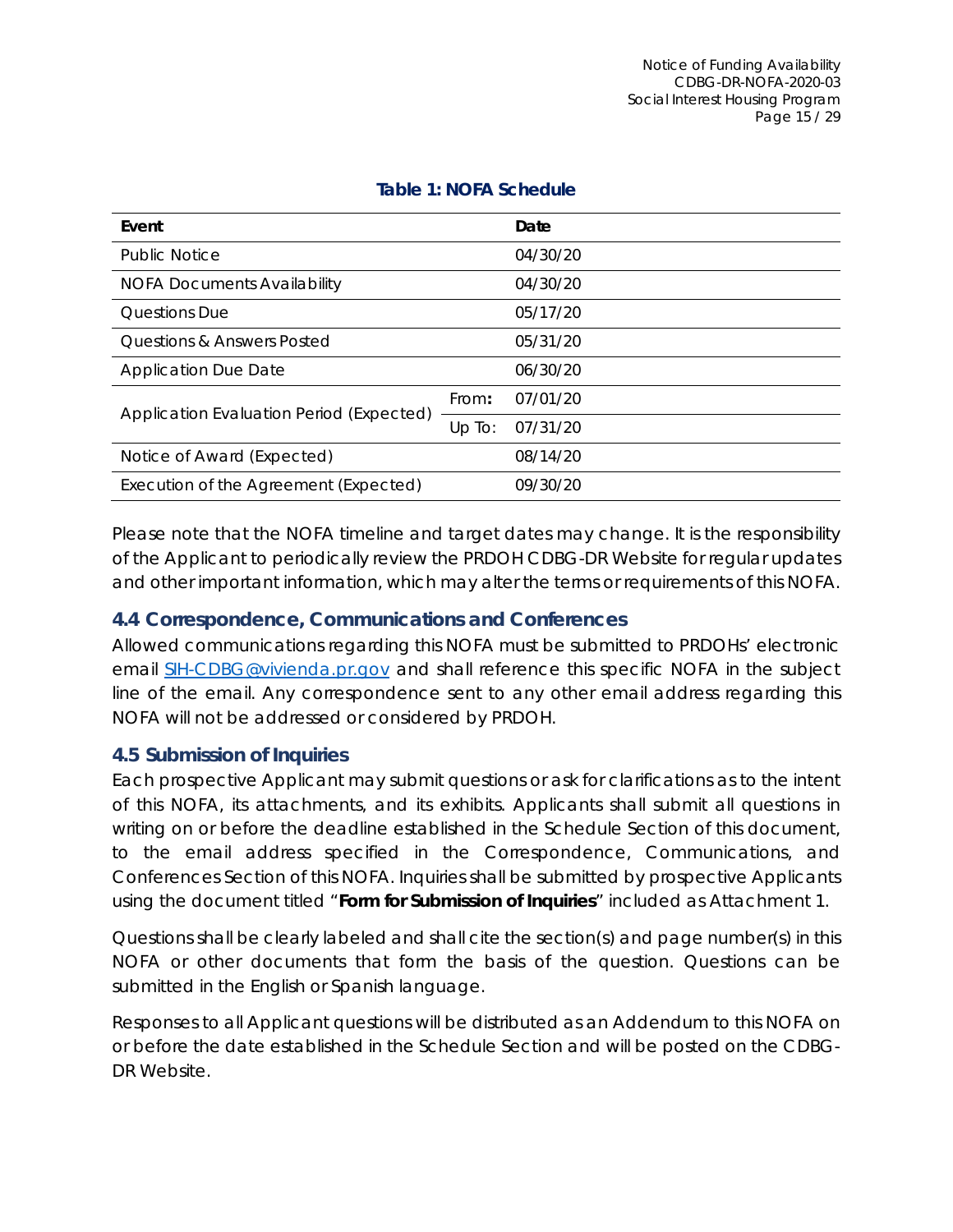#### <span id="page-16-0"></span>**4.6 Allowed and Prohibited Communications**

Only questions and requests for clarifications on this NOFA submitted by prospective Applicants as per the Correspondence, Communications, and Conferences, and Submission of Inquiries sections of this NOFA, are allowed. Communications by prospective Applicants with officials and/or representatives of PRDOH, other government entities, the Government of Puerto Rico and any of its instrumentalities, HUD, or other relevant entities of the Federal government, and/or others associated with the CDBG-DR Program, regarding the contents of this NOFA or its qualification and selection process, are prohibited during the submission and selection processes. Failure to adhere to this requirement may result in the disqualification of submitted Applications.

Verbal inquiries or emails sent to addresses not specified in this NOFA will not be addressed or considered by PRDOH.

#### <span id="page-16-1"></span>**4.7 Representations for Application Submission**

All costs associated with the response to this NOFA are the sole responsibility of the Applicant. Neither the Government of Puerto Rico or government instrumentalities, PRDOH, HUD nor any other entity of the Federal Government will be responsible for any expenses in the preparation and/or presentation of the Applications, oral presentations, or for the disclosure of any information or material received in connection with this NOFA.

No individual or firm is guaranteed an award under this NOFA. For Applications to be evaluated by PRDOH, prospective Applicants are required to register for participation in this process.

PRDOH reserves the right, without limitations, to reject partially or completely any/all Applications received in response to this NOFA when, in its opinion, the best interest of the Government of Puerto Rico, PRDOH, or of the impacted communities will be served by such action. PRDOH further reserves the right, without limitations, to make such investigations, as it deems necessary, as to the qualifications or perceived conflicts of interest of any/all entities submitting Applications in response to this NOFA. The mere appearance of a conflict of interest shall constitute sufficient cause for the outright rejection of an Application. In the event that any or all Applications are rejected, PRDOH reserves the right, without limitations, to re-solicit Applications.

By submitting an Application, the Applicant shall comply with all applicable federal and local laws and regulations, including but not limited to, those regarding the proper use of CDBG-DR funds and procurement processes related thereto. Failure to disclose accurate and complete information or making false representations as part of the NOFA application, may affect eligibility and may result in disqualification from the NOFA evaluation process and possibility of award.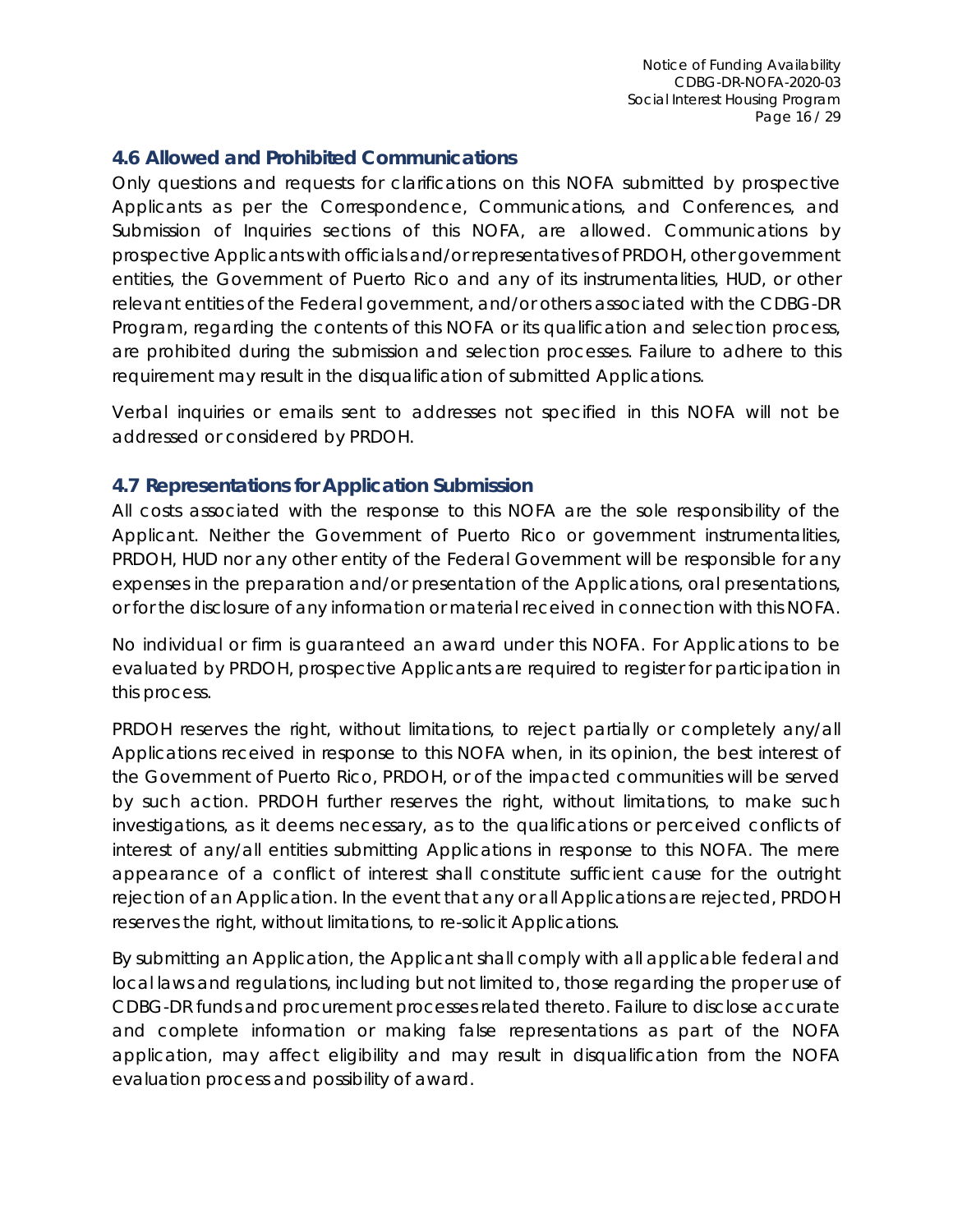PRDOH reserves the right, without limitations, to: (i) grant more than one award and/or select more than one Applicant; and (ii) amend the Subrecipient Agreement(s) of the selected Applicant(s) to, among others, extend its original duration or extend its scope to include work under subsequent CDBG-DR action plans.

This NOFA, its award, and any derivative agreements are subject to the execution of a Grant Agreement between the Government of Puerto Rico or PRDOH, and HUD, and the availability of the allocated CDBG-DR funds. Applicant acknowledges and agrees that any suspension, cancellation, or termination of the CDBG-DR allocation(s) will result in the immediate suspension, cancellation, or termination of this NOFA, award, or executed agreement, upon PRDOH's notice.

#### <span id="page-17-0"></span>**4.8 Application Modification or Withdrawal**

An Applicant may modify or withdraw an Application at any time before the Application Due Date.

#### <span id="page-17-1"></span>**4.9 Ownership of Applications**

All materials submitted in response to this NOFA will be the property of PRDOH and will not be returned. Selection or rejection of an Application does not affect this provision.

## <span id="page-17-2"></span>**5 General Application Requirements**

All Applications shall comply with the general requirements stated in the following sections:

#### <span id="page-17-3"></span>**5.1 Application Format**

Applications shall be completed at the CDBG-DR Website following specific requirements contained therein. Applications will be entered online by filling in forms and information as instructed.

The Application and its Exhibits can be drafted in the English or Spanish language. Certifications and/or documents issued by the Government of Puerto Rico may also be in English or Spanish language.

All attachment documents allowed for upload through the Application portal shall adhere to the following parameters:

- Attachments accepted by the Application portal shall have a maximum file size of 25 MB;
- Attachments to the Application shall be typewritten on standard 8  $\frac{1}{2}$  x 11" paper. Written content of attachments must be set at one and one-half (1.5) line spacing and the font shall be twelve (12) point;
- Attachment pages shall have a one-inch (1") margin;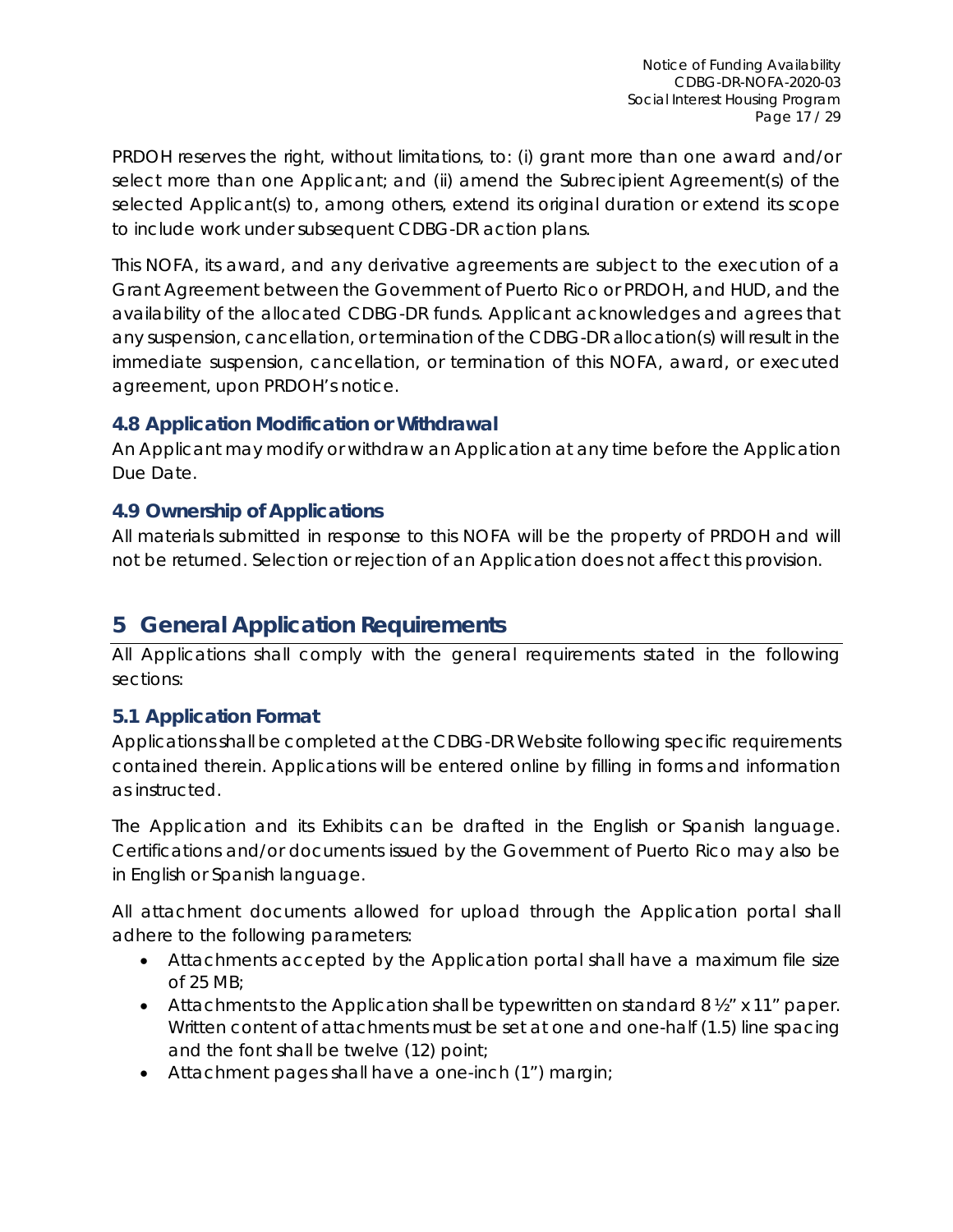- Larger paper (up to 11" x 17") and smaller fonts are permissible for charts, diagrams, spreadsheets, etc.;
- The requested resume(s) and organizational chart must be provided as attachments;
- All documents that require an ink signature as part of the Application shall be signed in blue ink. All names must be included in print below each signature. Documents consisting of more than one (1) page, that require signature, shall contain the initials of the Applicant's Authorized Representative at the right-top corner of every page; and

#### <span id="page-18-0"></span>**5.2Submission and Due Date**

Applications are to be submitted on the Application Due Date stated in the Schedule Section of this NOFA. Responses to the NOFA submitted after the prescribed deadline will not be accepted.

Applications shall be submitted through the CDBG-DR Website. Applicants will receive their final submitted application in pdf format via email following a successful submission.

## <span id="page-18-1"></span>**6 Application Requirements**

Each Application received will be scored as described below and should comply with the requirements set forth in the following sections.

#### <span id="page-18-2"></span>**6.1 Application Scoring**

Table 2 presents the maximum points for the mandatory and technical requirements of the Applications. For details regarding the distribution of scoring for each technical aspect of the Application, please refer to the corresponding section. Applicants deemed to meet the eligibility requirements will receive further consideration. Applications will be scored based on the below listed criteria and then compared against all others received.

Applications will be evaluated according to the following criteria:

#### **[Remainder of page left blank intentionally.]**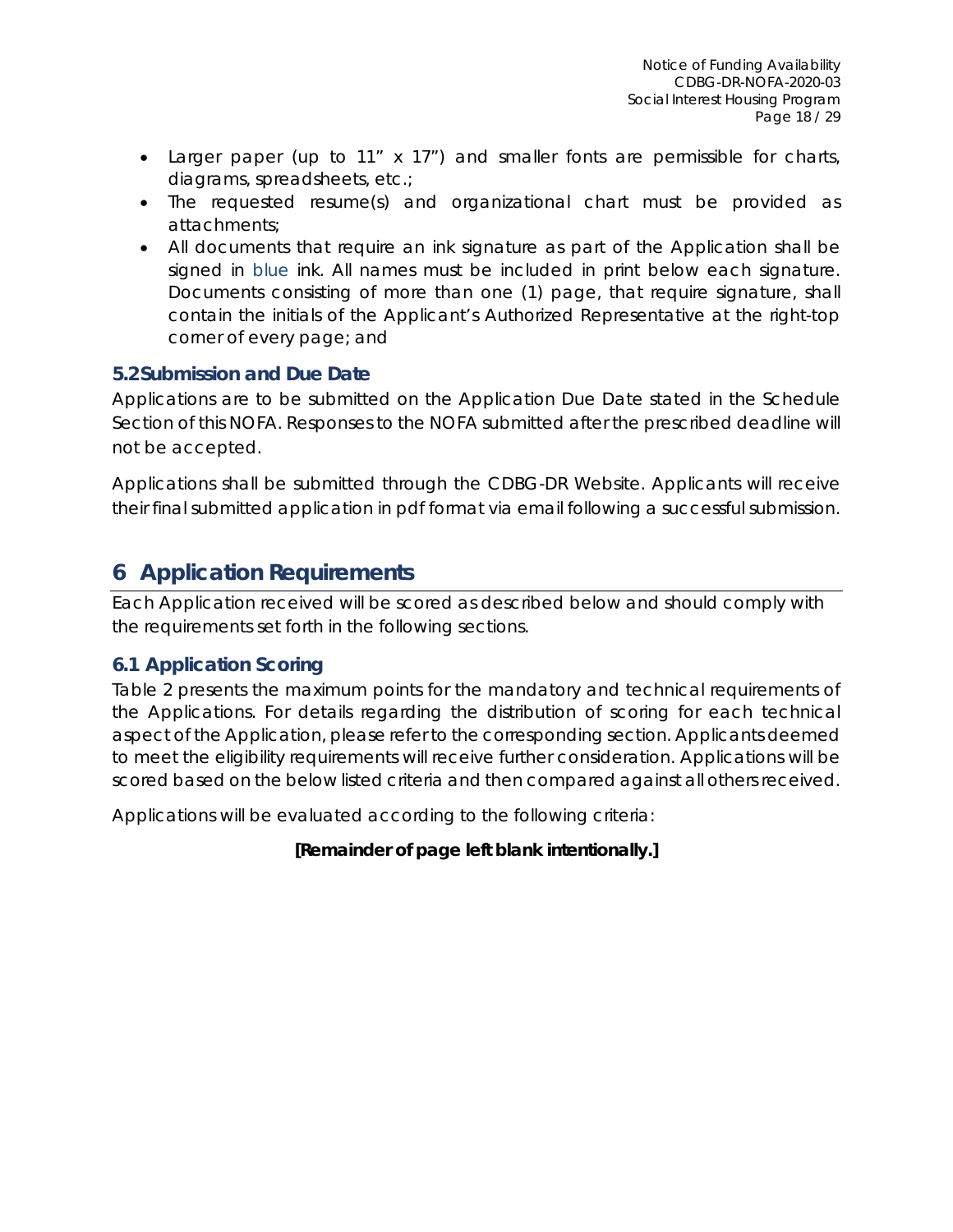| Criteria                                       | <b>Scoring Factor</b> |  |  |  |
|------------------------------------------------|-----------------------|--|--|--|
| <b>Mandatory Requirements</b>                  |                       |  |  |  |
| <b>Mandatory Requirements</b>                  | <b>PASS/FAIL</b>      |  |  |  |
| <b>Complete Application Received</b>           |                       |  |  |  |
| <b>Technical Requirements</b>                  |                       |  |  |  |
| Project Proposal                               |                       |  |  |  |
| Describe work done with vulnerable populations |                       |  |  |  |
| Identify need for housing<br>٠                 | 40                    |  |  |  |
| Propose housing solution                       |                       |  |  |  |
| Outcomes<br>٠                                  |                       |  |  |  |
| Organizational Qualifications                  | 30                    |  |  |  |
| Organizational Capacity<br>$\bullet$           |                       |  |  |  |
| <b>Financial Qualifications</b>                | 30                    |  |  |  |
| Program Financial Narrative<br>٠               |                       |  |  |  |
| <b>Future Operating Budget</b><br>$\bullet$    |                       |  |  |  |
| <b>TOTAL</b>                                   | 100                   |  |  |  |

#### **Table 2: Technical Aspects of the Application Scoring**

All mandatory requirements must be met for an Application to be eligible. Once mandatory requirements are reviewed and deemed sufficient, Applications will be evaluated on technical aspects and a score for each criterion will be assigned based on the maximum allowable points stated in **Table 2**.

Once the mandatory requirements evaluation of the Applications is completed and a Pass is obtained, the Evaluation Committee will go on to evaluate technical requirements (program proposal, organizational qualifications and the financial qualifications) submitted by the Qualified Applicants and will combine all aspects of the Applications in order to determine the Applicant(s) whose Application(s) is (are) most advantageous to PRDOH.

The Applicant(s) whose Application(s) is determined to be most advantageous shall become the selected Applicant(s). To be considered for selection for an award, Applicants need to achieve a technical score greater than or equal to **eighty (80) points.**

#### <span id="page-19-0"></span>**6.2 Mandatory Requirements**

Applicants shall comply with the following mandatory requirements in order for their Application to be evaluated. Mandatory requirements will be scored as either "**Pass**" or "**Fail**." If the Application meets all mandatory requirements, the Application will "Pass" this evaluation. On the contrary, if the Application does not meet said requirements, it will "Fail" this evaluation. Failure to comply with these requirements will result in the disqualification of the Applicant. However, PRDOH reserves the right to waive minor irregularities and minor instances of non-compliance related to form (no subjective issue shall be waived). Mandatory requirements for this NOFA are as follows: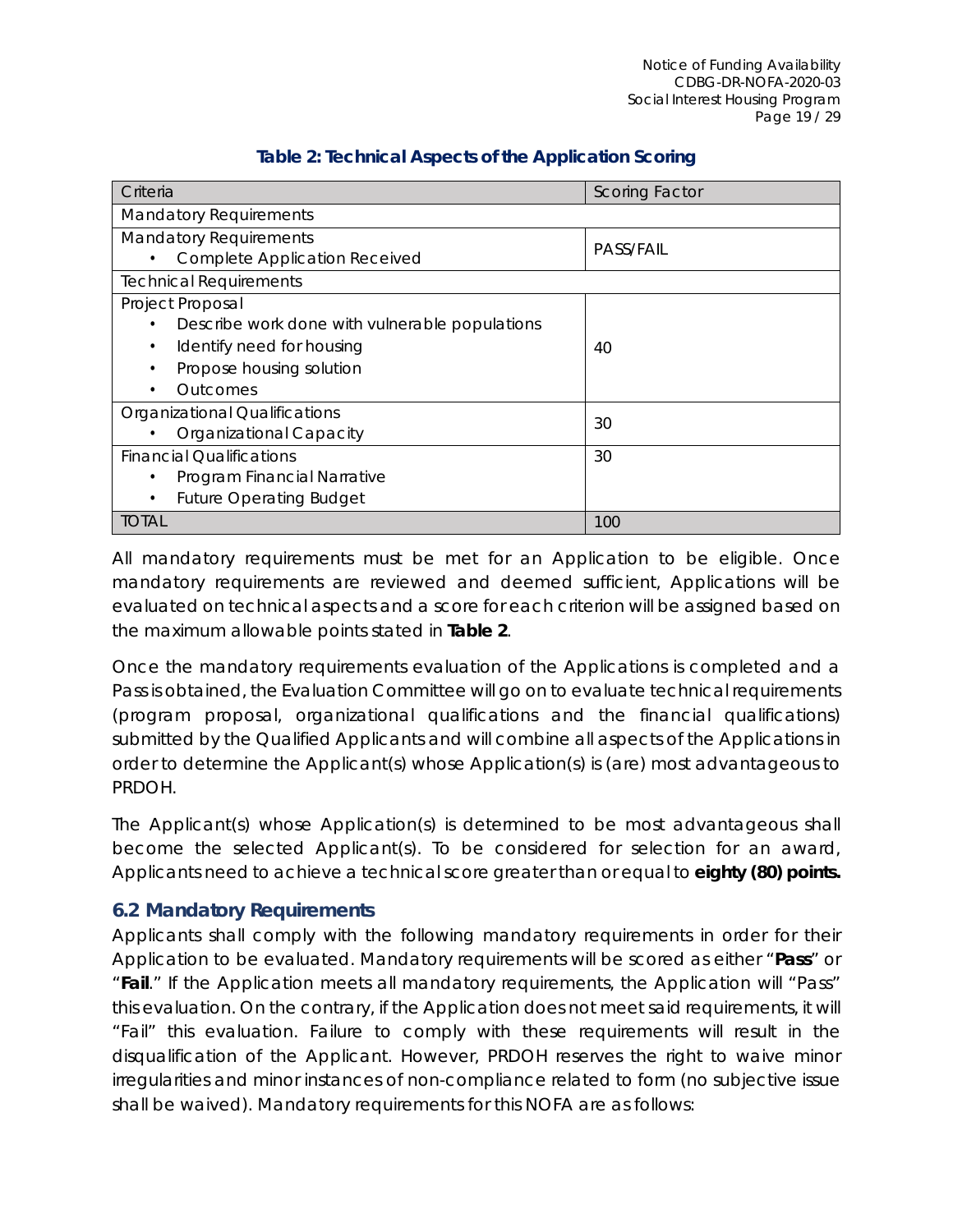- **Application Submission**: Applications must be submitted within the closing date and time as established in the Schedule Section of this NOFA.
- **Organizational Information**: The Applicant, in its Application, must submit organizational documents, such as proof that the organization is tax-exempt under section 501(c)(3) of the Internal Revenue Code as amended, 26 U.S.C. § 501(c)(3), or section 1101.01 of Act No. 1-2011, as amended, known as the "Puerto Rico Internal Revenue Code of 2011", 13 LPRA § 30011, a certified copy of the Applicant's certificate of incorporation or similar document which clearly states nonprofit status, a statement from a state taxing body that the organization is a nonprofit organization operating in good standing within the state, and higher learning institutions license to operate issued by appropriate authority, as applicable. These will vary by the Applicant's type of organization. The following shall also be included, where applicable:
	- o Entity Name
	- o Employer Identification Number (EIN)
	- o Data Universal Numbering System (D.U.N.S Number) and Valid and current registration in Federal System of Award Management (SAM)(Applicants may register at https://www.sam.gov/SAM/)
	- o Physical Address
	- o Mailing Address
	- o Contact Info: the designated individuals that PRDOH may contact regarding the Application.
	- o Organizational Chart with lines of responsibility and authority in the administration of the organization.
- **Conflicts of Interest**: Pursuant to Act No. 237-2004, as amended, 3 LPRA § 8611 *, et seq.*, known as Establishment of Uniform Parameters in the Process of Contracting Professional and Consulting Services for Puerto Rico Government Agencies and Entities, Act No. 1-2012, as amended, 3 LPRA § 1854, *et seq.*, known as the Puerto Rico Government Ethics Code of 2011, and Act No. 2- 2018, 3 LPRA § 1881 *et seq*., known as the Anti-Corruption Code for the New Puerto Rico (Act 2-2018), Applicants will be required to certify that no officer, agent, or employee of the Government of Puerto Rico, or its Government Entities and instrumentalities, has a monetary interest in the Application or has participated in contract negotiations on behalf of the Government of Puerto Rico; that the Application is made in good faith without fraud, collusion, or connection of any kind with any other Applicants; that the Applicant is competing solely on its own behalf without connection with, or obligation to, any undisclosed person or firm; and that the Applicant has not been convicted or plead guilty in a state of federal court or any other jurisdiction of the United States of America, of the crimes described in Act 2-2018. For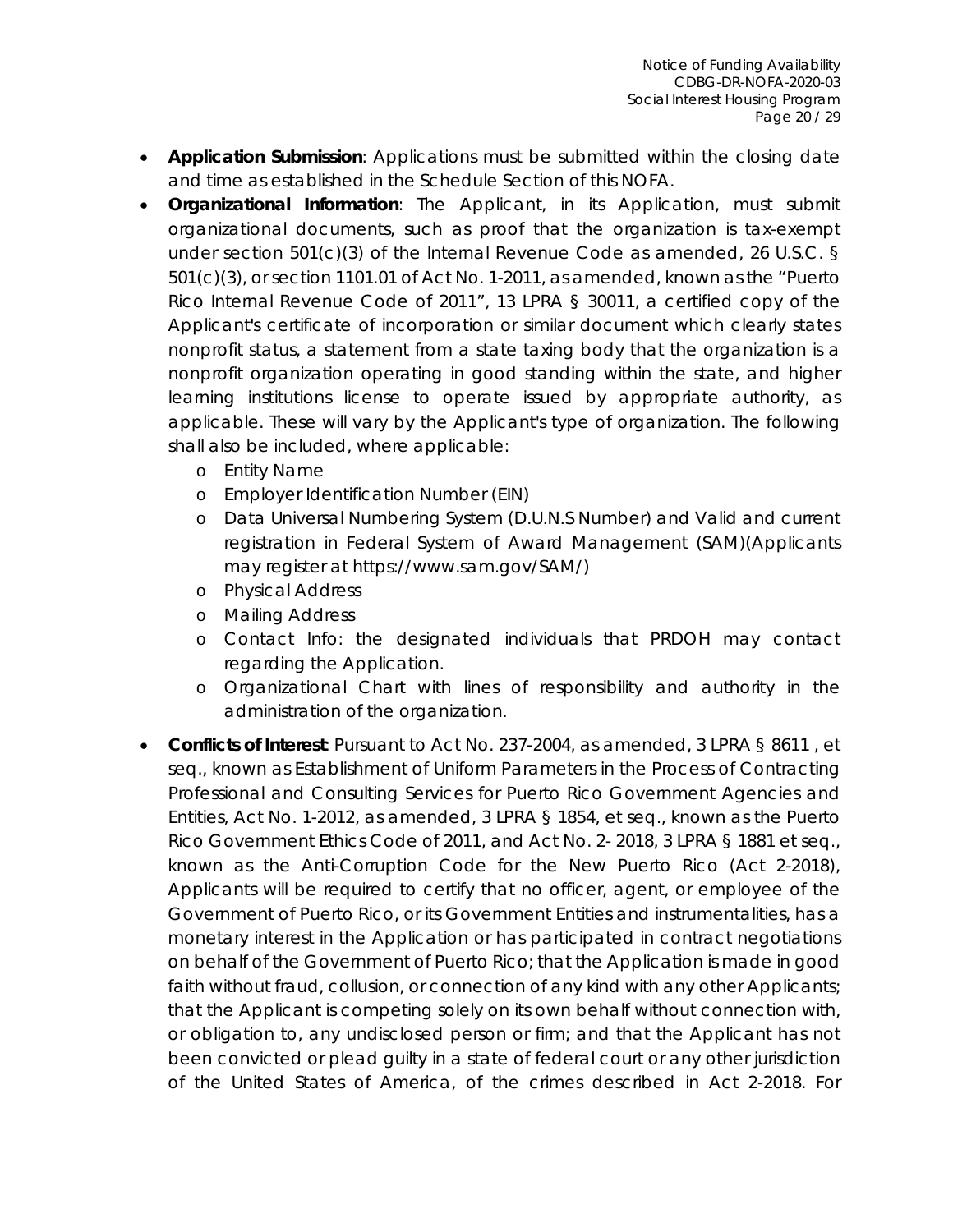compliance with this mandatory requirement, the Applicant shall submit the following forms with the Application:

- o **Exhibit A** (Non-Conflict of Interest Certification);
- o **Exhibit B** (Non-Conflict of Interest on Existing or Pending Contracts Certification);
- o **Exhibit C** (Limited Denial of Participation Affidavit);
- o **Exhibit D** (Certification Regarding Debarment Suspension, Ineligibility, and Voluntary Exclusion) duly completed and notarized; and
- o **Exhibit E** (Sworn Statement Under Act 2-2018) duly completed and notarized

All documents authorized by a Notary Public outside of Puerto Rico jurisdiction shall be authenticated and include an official certificate or apostille from the Secretary of State, County Clerk, or corresponding entity of the State government.

- **Other Required Documents:** Applicants shall submit the following documents duly completed and notarized, if applicable, as part of their responses to this NOFA:
	- o **Exhibit F** (Anti-Lobbying Certification);
	- o **Exhibit G** (Authorization for Background and Financial Information); and
	- o **Exhibit H** (Entity Prior Performance Certification).

#### <span id="page-21-0"></span>**6.3 Project Proposal, Qualifications, and Financial Requirements for Scoring**

Each Applicant shall draft and submit a project proposal, organization, and financial qualifications narratives as part of the Application. Provided regulatory oversight for the CDBG-DR Program, Applicants are required to have English proficiency to perform the tasks services included herein. While a proposer can respond to the NOFA in English or Spanish, the proposer must have the capacity to produce Program documents in both languages for purposes of delivering to oversight entities upon request.

The Application will have a maximum score of **one hundred (100) points**.

The scoring criteria shall consider and include:

#### • **Project Proposal (40 points total)**

Provide a description for the proposed housing project, including, but not limited to:

- o **Work with vulnerable populations** (10 points)
	- Provide an overview description of the current work done with vulnerable populations in Puerto Rico, including the number of persons served and any other relevant data.
		- Explain the methodology and strategies for execution of this programmatic work.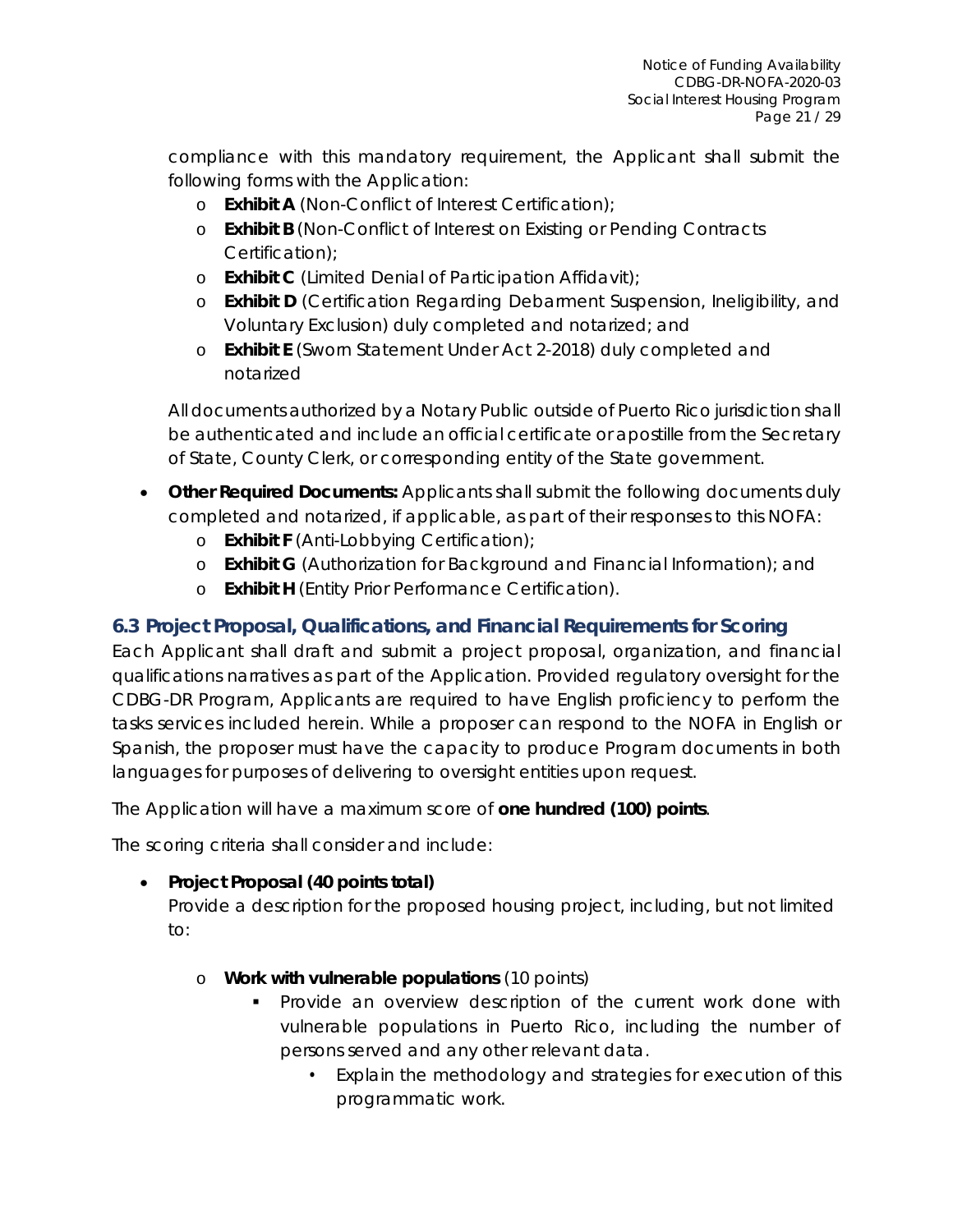- **Provide a detailed description of the proposed service area for the** program, and a description of the programs currently available in the service area.
- o **Identified need for housing** (10 points)
	- Discuss the need for the program(s) and services. Include an analysis of current service demand in the area and projected demand.
		- Cite community research, studies, surveys, and waitlists for services that document the need.
		- Describe the increase in need realized after Hurricane's Irma and/or María.
	- **Provide a description of the clientele targeted to be housed by the** program, to include:
		- A description of special needs or circumstances of the vulnerable population targeted.
		- A statement of how the program/facility will meet the national objective requirements.
- o **Proposed housing solution** (10 points)
	- Propose a housing solution to the unmet need described, including:
		- Building type proposed such as single-family housing, two-unit structure, multi-unit rental property, group home or other property or special needs housing as needed by population served;
		- Construction Type such as renovation, rehabilitation, expansion, or new construction;
		- Location such as a specific neighborhood, site or building;
		- Indicate how many persons are/will be housed via the proposal and the number of beds and/or units required.
- o **Intended outcomes** (10 points)
	- List one (1) or more outcomes to reflect the impact on the beneficiaries that will be housed.
	- **•** Describe the tools and processes that will be used to assist beneficiaries once construction is complete and indicate the frequency of the evaluation.
- **Organizational Qualifications (30 points total)**

Provide an overview of the organization's capacity and its ability to administer the program, including, but not limited to: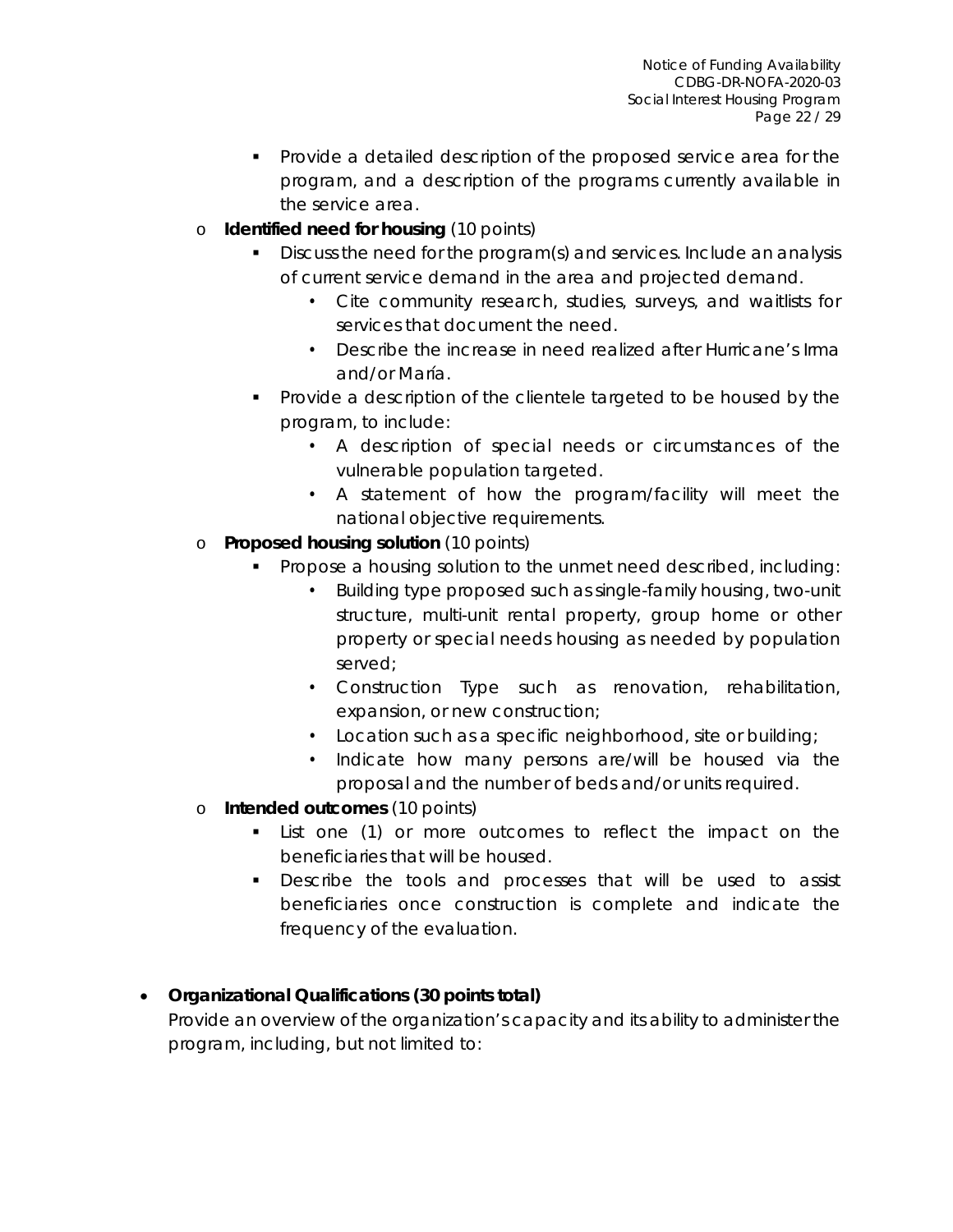- A description of the Applicant's organization, including its mission, history, and experience as it relates to work with vulnerable populations,
- The Applicant's experience overseeing housing for vulnerable populations, including the type, size and location of that housing.
- I dentify all program staff who will be part of administering the proposed program. Include;
	- 1. General Duties
	- 2. Position title
	- 3. Individual's Name
	- 4. Resume and any Certifications held

**NOTE**: Resumes for the Executive Manager and Financial Oversight roles are mandatory for the Application.

- **Provide a description of the organization's experience with** administering Federally funded programs, if any.
- If applicable, names and descriptions of partner agencies or organizations involved in the program(s) and the nature of the partnership (businesses, local agencies, non-profits, schools, etc.).

**NOTE**: Applicants must provide a copy of their current organization chart.

#### • **Financial Qualifications (30 points total)**

Provide an overview of the organization's financial status, including, but not limited to:

- o Identify all other sources of funding which are currently used to maintain the operations. Indicate the amount requested from each source and whether the funding is secured or pending.
- o Provide a projected **five (5)** year operating budget, including a description of anticipated annual revenue sources and amounts.
- o Provide a description of the anticipated operational expenses for the project proposed.

**NOTE**: Applicants must provide a copy of their most recent audited financial statements.

## <span id="page-23-0"></span>**7 Evaluation and Selection**

The selection of Applicants will be conducted through a review of submitted Applications.

Applications will be evaluated based on the scoring criteria outlined above and according to the following processes: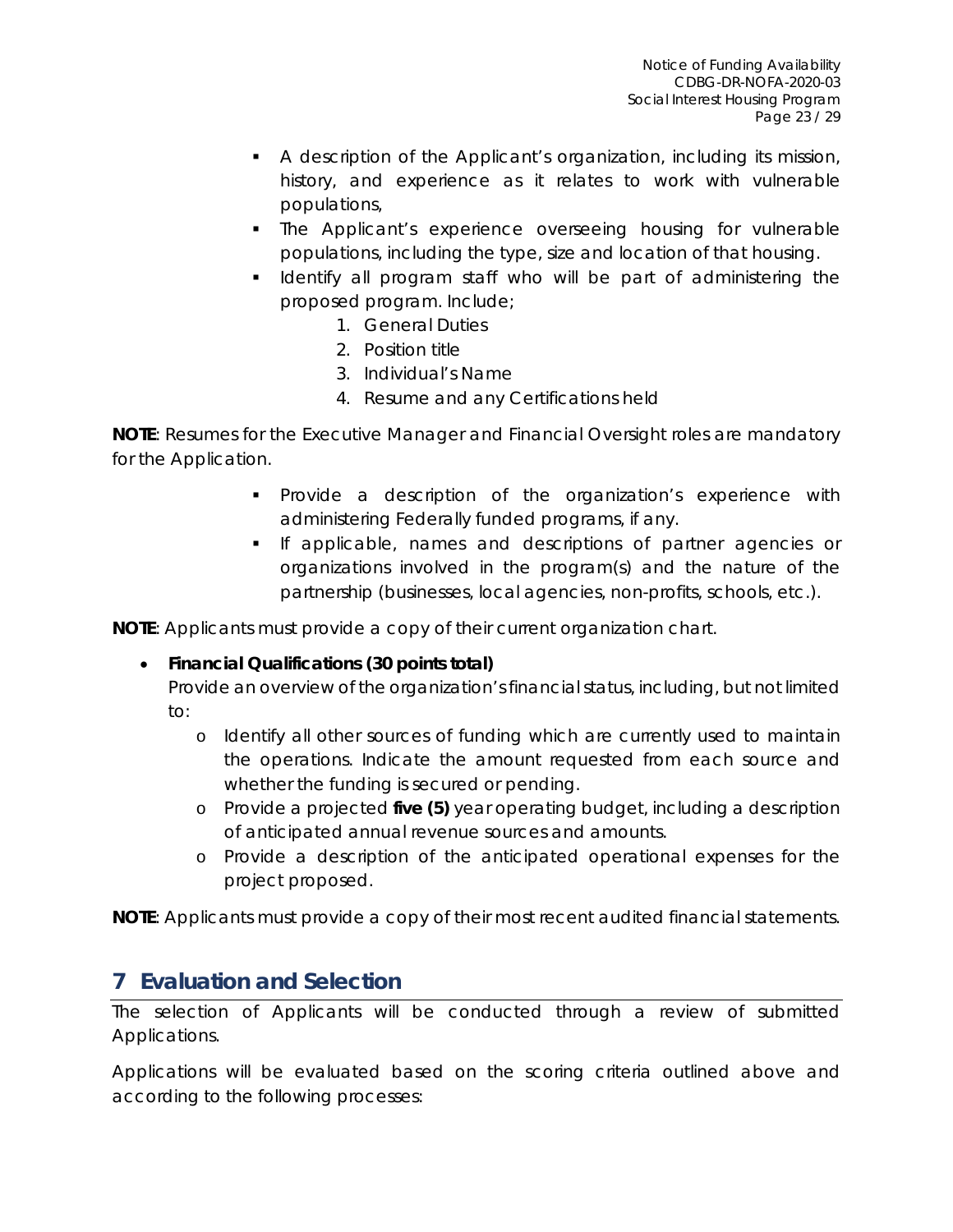#### <span id="page-24-0"></span>**7.1 Evaluation Committee, Selection and Award**

An Evaluation Committee will be appointed by PRDOH, which may rely on specialized advisers, consultants, and/or subject-matter experts, which will review and score the different sections of this NOFA.

Upon closure of the Application submission period, the Evaluation Committee will evaluate each Application based on the criteria stated in this NOFA. Initial evaluation will consider the mandatory requirements of the Application stated in the Mandatory Requirements Section. The Evaluation Committee will evaluate those Applicants whose Applications meet the mandatory requirements.

Applications will be scored and ranked in accordance with the points outlined in this NOFA. The Applicant(s) whose Application(s) was determined to be most advantageous shall become the selected Applicant(s).

The Evaluation Committee may request clarifications to Applicants to gain additional understanding of the Applications. A response to this request must be made to clarify or explain portions of the already submitted Applications and may not contain new information (not included in the original Application).

The Evaluation Committee shall recommend the most suitable Applicant(s) for the award process. The number of awards will depend on the number of Qualified Applicants and the amount of funds available and designated by PRDOH and for this purpose. After the final recommendation from the Evaluation Committee, PRDOH will issue the award notice and execute a Subrecipient Agreement.

#### <span id="page-24-1"></span>**7.2 Errors of Omission in Applications**

PRDOH reserves the right, without limitations, to reject an Application that contains an error or omission. PRDOH also reserves the right, without limitations, to request correction of any errors or omissions and/or to request any clarification or additional information from any Applicant, without opening clarifications for all Applicants. No communication between PRDOH and the Applicant shall mean that PRDOH is in any way obligated to make an award and does not create rights for the Applicant to receive an award under this NOFA.

#### <span id="page-24-2"></span>**7.3 Rejection of Application and Cancellation of NOFA**

Issuance of this NOFA does not constitute a commitment by the Government of Puerto Rico and/or PRDOH to award a Subrecipient Agreement. PRDOH reserves the right, without limitations, to accept or reject, in whole or part, and without further explanation, any or all Applications submitted and/or to cancel this notice and reissue this NOFA or another version of it, if it deems that doing so is in the best interest of the Government of Puerto Rico, PRDOH, or the impacted communities.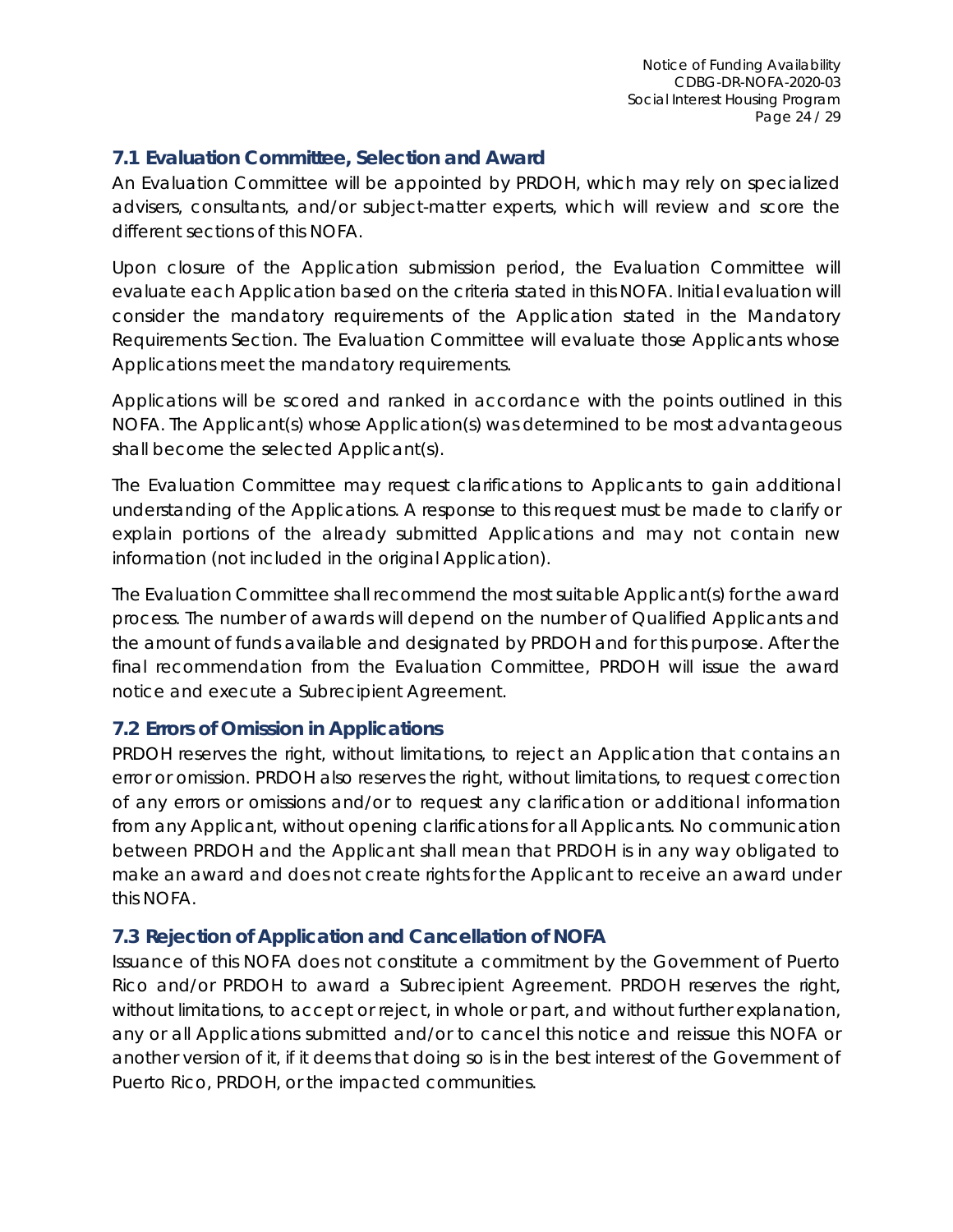PRDOH reserve the right, without limitations, to disregard or waive any noncompliance, informalities and/or irregularities in the Applications, not otherwise identified in the Mandatory Requirements section and qualifications, when, in its opinion, the best interest of the Government of Puerto Rico, of the PRDOH, or of the impacted communities will be served by such action.

#### <span id="page-25-0"></span>**7.4Confidentiality of Responses and Proprietary Information**

Upon completion of the NOFA, PRDOH may publish its report regarding the qualification and selection process. Due to the nature of this NOFA, some confidentiality or proprietary claims cannot be assured. Provision of any information marked as confidential or proprietary shall not prevent PRDOH from disclosing such information if required by law. The ultimately awarded Agreement(s) and all prices set forth therein shall not be considered confidential or proprietary and such information may be made publicly available.

All the information (trade secrets, proprietary, or confidential information) submitted as part of this NOFA will be made available to HUD, the U.S. Office of Inspector General, or any other Federal or state agency that requires said information for Program evaluation and compliance purposes.

## <span id="page-25-1"></span>**8 Activity Tracking and Monitoring**

Applicants must explain how they will track and monitor (evaluation tools) the progress of the services proposed utilizing CDBG-DR funds. Awarded Subrecipients shall submit regular monthly progress reports to PRDOH as required under the Subrecipient Agreement which will provide the guidelines and requirements applicable for the submission of the monthly progress reports.

#### <span id="page-25-2"></span>**8.1 Policy and Procedure Compliance**

Subrecipients will be required to carry out all compliance requirements imposed by HUD with respect to the PRDOH's Federal award or CDBG-DR Grant. Thus, Applicants must explain how they will comply with federal policy and procedural requirements applicable to CDBG-DR funds. Such requirements include but are not limited to:

- Meeting the following HUD National Objective
	- o Benefit Low- and Moderate-Income (LMI) persons (below **eighty percent (80%)** Area Median Family Income (AMFI) according to the HUD Modified Income Limits for CDBG-DR Puerto Rico), through the Limited Clientele (LC) LMI sub-category.
		- In circumstances where LC cannot be documented, benefit to LMI housing may be allowed. To achieve the LMI national objective using the LMI Housing subcategory, housing projects must be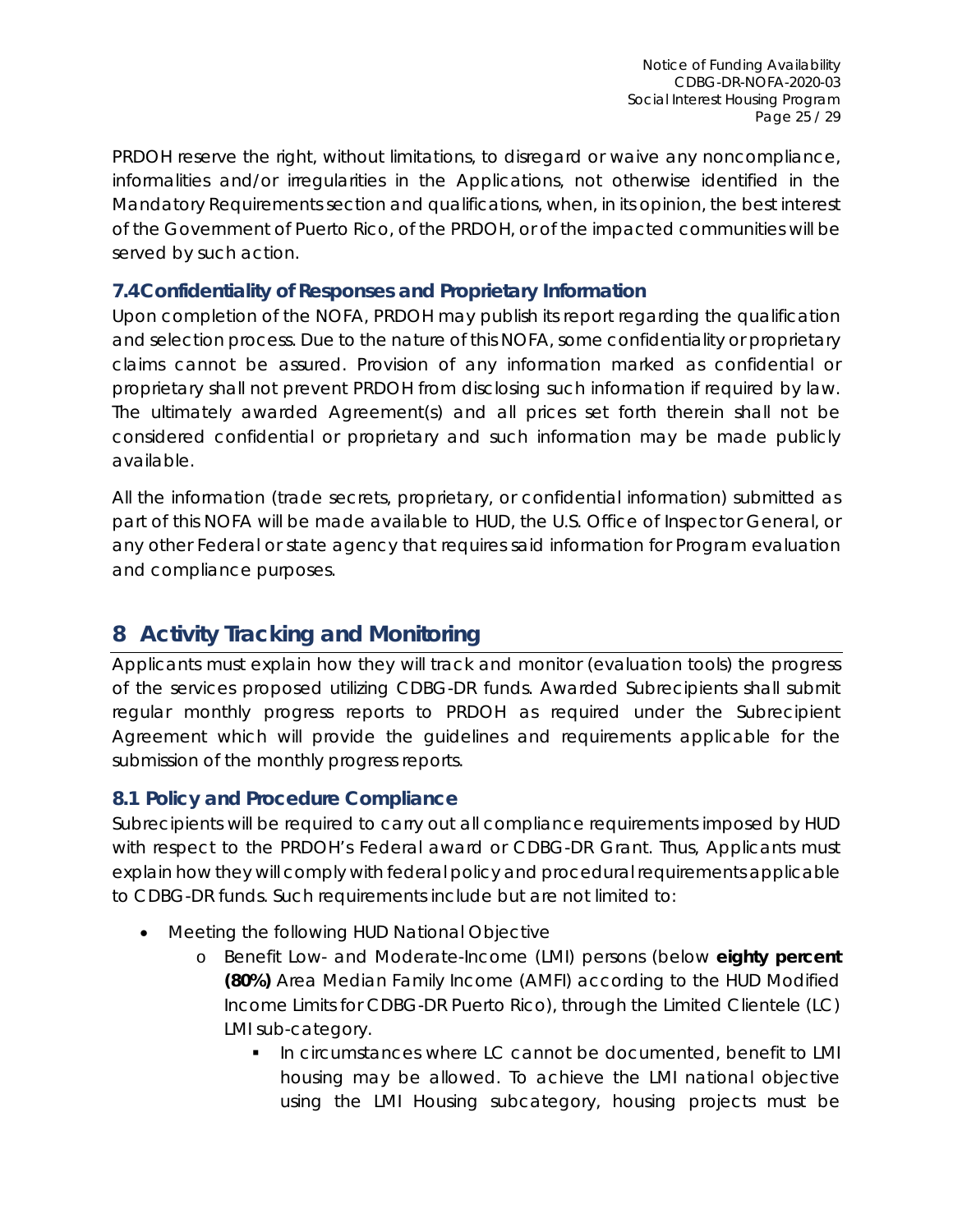permanent as defined by HUD and those containing more than **two (2)** units must have at least **fifty one percent (51%)** of the units occupied by LMI individual or household.

- Title VI of the Civil Rights (non-discrimination) (42 U.S.C. § 2000d-1 and 24 C.F.R. § 570.602 for CDBG-DR specific requirements)
- Conflict of Interest (24 C.F.R. § 570.611)
- Environmental Compliance (24 C.F.R. part 58)
- Flood Insurance Requirements (24 C.F.R. § 58.6)
- Program Income (24 C.F.R. § 570.504, 24 C.F.R. § 570.489(e), and 2 C.F.R. § 200.307)
- Management of Assets (2 C.F.R. § 200.310-200.316)
- Insurance and Bonding (if applicable) (2 C.F.R. § 310)
- Section 3 of the Housing and Urban Development Act (24 C.F.R. § part 135)
- Davis Bacon & Federal Labor Standards
- Occupational Safety and Health Administration (OSHA) Requirements
- <span id="page-26-0"></span>• Recordkeeping

## **9 Administrative Procedures and Reconsideration Remedies**

Applicants may contest any determinations or denials based on Program policy. However, an Applicant may not challenge a federal statutory requirement. Applicants have the right to request a program-based reconsideration or request an administrative review directly with PRDOH, as stated below.

#### <span id="page-26-1"></span>**9.1 Reconsideration Request**

Applicants may file a Reconsideration Request when it is believed there is an error with eligibility determinations, award, and/or failure to meet the NOFA standards, among other determinations. An Applicant must submit a written Reconsideration Request directly with the Contact included in the NOFA Announcement Summary, within **twenty** (**20**) **calendar days** from the date a copy of the notice was filed in the record of the Agency. Provided that if the date on which the copy of the notice is filed in the records of the Agency differs from the mailing date of said notice, the aforementioned **twenty** (**20**) **calendar day-term** shall be calculated from the mailing date. Applicants who file a Reconsideration Request are encouraged to provide individual facts or circumstances, as well as supporting documents to justify their petition.

In the Reconsideration Request process, the Program will only review facts and information already included in an Applicant's file, unless the Applicant submits new documentation. The Program has the discretion to accept or reject new documentation based upon its relevance to the Reconsideration Request.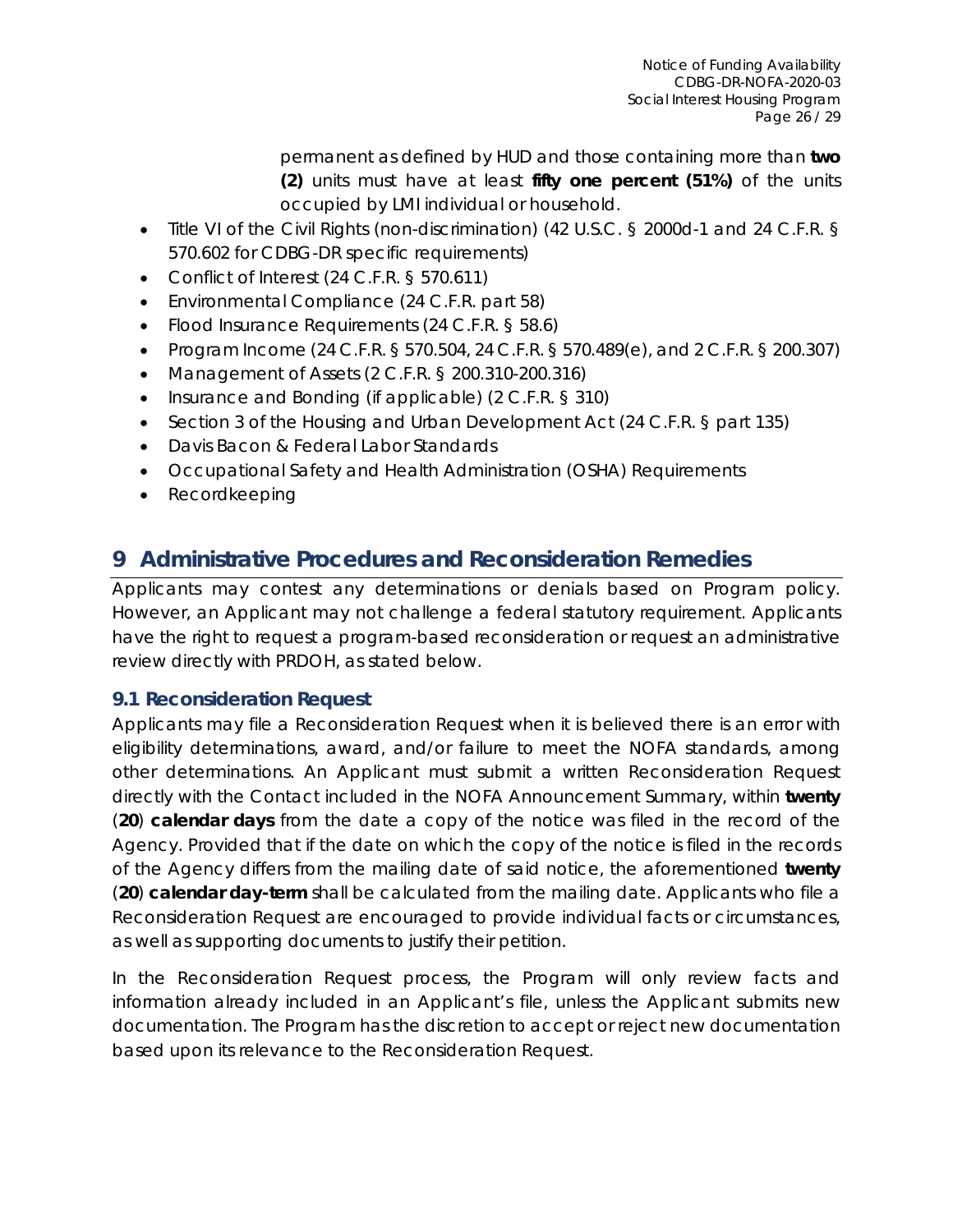The Program will review and address the Reconsideration Request within **fifteen** (**15**) **days** of its receipt. Applicants will be notified of the reconsideration determination via a Reconsideration Request Approved or a Reconsideration Request Denied Notification. Applicants with an approved Reconsideration Request will be deemed qualified for this NOFA. Applicants with a denied Reconsideration Request will still be deemed unqualified.

Filing a Reconsideration Request does not substitute, negate, or preclude any legal right that an Applicant has to challenge a determination made by the Program. Therefore, Applicants who believe the initial determination of the Program was erroneous, may submit either a Reconsideration Request or a petition for review of the decision made by the Program by filing an Administrative Review Request at PRDOH in accordance with Regulation No. 4953 of August 19, 1993, which regulates the Formal Adjudication Process for PRDOH and its Adjunct Agencies (Regulation 4953).

#### <span id="page-27-0"></span>**9.2 Administrative Review Request**

If an Applicant disagrees with a Program determination or with the Reconsideration Request Denial determination, it may file directly to PRDOH, as grantee, an Administrative Review Request. The Applicant must submit such request to the PRDOH electronic email [LEGALCDBG@VIVIENDA.PR.GOV,](mailto:LEGALCDBG@VIVIENDA.PR.GOV) within **twenty** (**20**) **calendar days** from the date a copy of the Program determination or a Reconsideration Request Denial determination notice was filed in the record of PRDOH. Provided, that if the date on which the copy of the notice is filed in the records of PRDOH differs from the mailing date of said notice, the aforementioned **twenty** (**20**) **calendar day-term** shall be calculated from the mailing date.

Applicants who submit an Administrative Review Request must follow the procedure established in Regulation 4953. After the Administrative Adjudicative Procedure concludes, Applications with approved Administrative Review Requests will be deemed qualified for this NOFA. Applicants with a denied Reconsideration Request will still be deemed unqualified.

If the Applicant disagrees with any final written determination on an Administrative Review Request notified by PRDOH after completing the Administrative Adjudicative Procedure, it may file a Judicial Review petition before the Court of Appeals of Puerto Rico within **thirty (30) days** after a copy of the notice has been filed. See Act No. 201- 2003, as amended, known as the Judiciary Act of the Commonwealth of Puerto Rico of 2003, 4 LPRA § 24 et seq., and Section 4.2 of Act 38-2017, as amended, known as the Uniform Administrative Procedures Act of the Government of Puerto Rico, 3 LPRA § 9672.